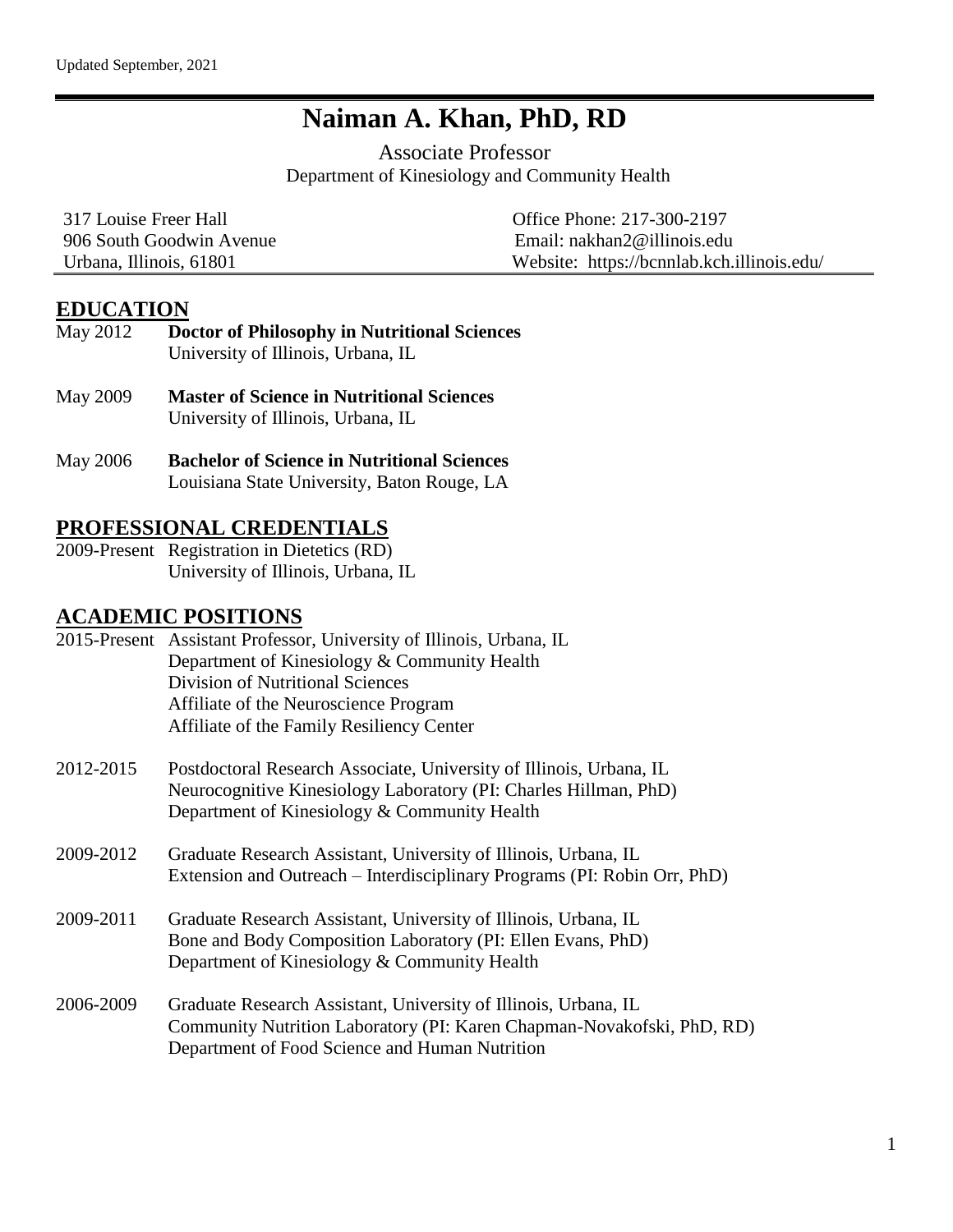### **HONORS & AWARDS**

| 2020            | Excellence in Guiding Undergraduate Research Award, College of Applied Sciences,        |
|-----------------|-----------------------------------------------------------------------------------------|
|                 | University of Illinois                                                                  |
| 2015-2017, 2019 | List of Instructors Ranked as Excellent by Their Students, University of Illinois       |
| 2017            | Dannon Institute Nutrition Leadership Institute, Dannon Nutrition                       |
| 2014            | Hydration for Health (H4H) Initiative Young Researcher Award Winner, Danone Nutricia    |
| 2013            | Postdoctoral Research Award Finalist, American Society for Nutrition                    |
| 2011            | Margin of Excellence Research, Division of Nutritional Sciences, University of Illinois |
| 2011            | William Rose Endowed Award, Division of Nutritional Sciences, University of Illinois    |
| 2008            | Best Graduate Student Abstract, Nutrition Education, American Society for Nutrition     |
| 2008-2011       | Margin of Excellence Travel, Division of Nutritional Sciences, University of Illinois   |

## **PUBLICATIONS**

#### **Peer-Reviewed Journal Articles (in print or accepted)**

*Total citations = 2729, h-index = 24, i10-index = 47 [Google Scholar. (2021, April)].*

- 1. Cerna, J., Anaraki, N. S., Robbs, C. M., Adamson, B. C., Flemming, I. R., Erdman Jr., J. W., Labriola, L. T., Motl, R. W., & **Khan, N. A.** (in press). Macular xanthophylls and markers of the anterior visual pathway among persons with Multiple Sclerosis. *The Journal of Nutrition*.
- 2. Liu, R., Hannon, B. A., Robinson, K. N., Raine, L. B., Hammond, B. R., Renzi-Hammond, L., Cohen, N. J., Kramer, A. F., Hillman, C. H., Teran-Garcia, M., **Khan, N. A.** (in press). Single Nucleotide Polymorphisms in CD36 are Associated with Macular Pigment among Children. *The Journal of Nutrition.*
- 3. Keye, S. A., Walk, A. M., Cannavale, C. N., Iwinski, S., McLoughlin, G. M., Steinberg, L. G., & **Khan, N. A.** (2021). Six-Minute Walking Test Performance Relates to Neurocognitive Abilities in Preschoolers. *Journal of Clinical Medicine*, 10(4), 584. https://doi.org/10.3390/jcm10040584
- 4. Liu, R., Edwards, C. G., Cannavale, C. N., Flemming, I. R., Chojnacki, M. R., Reeser, G. E., Iwinski, S. J., Renzi-Hammond, L. M., & **Khan, N. A.** (2021). Weight Status and Visceral Adiposity Mediate the Relation between Exclusive Breastfeeding Duration and Skin Carotenoids in Later Childhood. *Current Developments in Nutrition*, *5*(3). https://doi.org/10.1093/cdn/nzab010
- 5. Kao, S. C., Wang, C. H., Kamijo, K., **Khan, N. A.**, & Hillman, C. (2021). Acute effects of highly intense interval and moderate continuous exercise on the modulation of neural oscillation during working memory. *International Journal of Psychophysiology*, *160*, 10–17. https://doi.org/10.1016/j.ijpsycho.2020.12.003
- 6. Shinn, L. M., Li, Y., Mansharamani, A., Auvil, L. S., Welge, M. E., Bushell, C., **Khan, N. A.**, Charron, C. S., Novotny, J. A., Baer, D. J., Zhu, R., & Holscher, H. D. (2021). Fecal Bacteria as Biomarkers for Predicting Food Intake in Healthy Adults. *The Journal of Nutrition*, *151*(2), 423–433. https://doi.org/10.1093/jn/nxaa285
- 7. Logan, N. E., Raine, L. B., Drollette, E. S., Castelli, D. M., **Khan, N. A.**, Kramer, A. F., & Hillman, C. H. (2021). The differential relationship of an afterschool physical activity intervention on brain function and cognition in children with obesity and their normal weight peers. *Pediatric Obesity*, *16*(2), e12708. https://doi.org/10.1111/ijpo.12708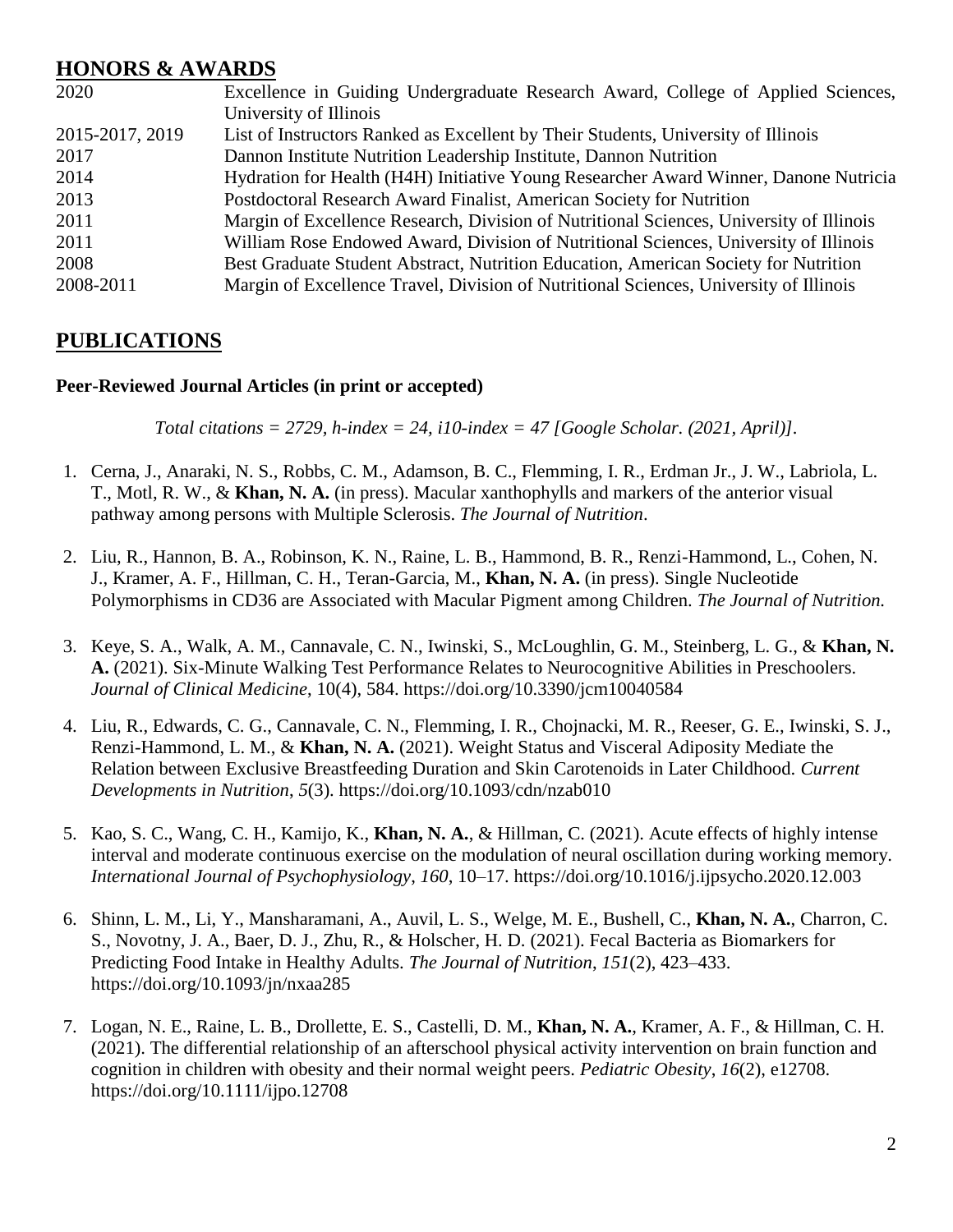- 8. Thompson, S. V, Bailey, M. A., Taylor, A. M., Kaczmarek, J. L., Mysonhimer, A. R., Edwards, C. G., Reeser, G. E., Burd, N. A., **Khan, N. A.**, & Holscher, H. D. (2020). Avocado Consumption Alters Gastrointestinal Bacteria Abundance and Microbial Metabolite Concentrations among Adults with Overweight or Obesity: A Randomized Controlled Trial. *The Journal of Nutrition*, *151*(4), 753–762. https://doi.org/10.1093/jn/nxaa219
- 9. Willis, N., & **Khan, N. A.** (2020). Nutrition Effects on Childhood Executive Control. In *Nestle Nutrition Institute Workshop Series* (Vol. 95, pp. 1–9). S. Karger AG. https://doi.org/10.1159/000511513
- 10. Hannon, B. A., Edwards, C. G., Thompson, S. V., Reeser, G. E., Burd, N. A., Holscher, H. D., Teran-Garcia, M., & **Khan, N. A.** (2020). Single Nucleotide Polymorphisms Related to Lipoprotein Metabolism Are Associated with Blood Lipid Changes following Regular Avocado Intake in a Randomized Control Trial among Adults with Overweight and Obesity. *Journal of Nutrition*, *150*(6), 1379–1387. https://doi.org/10.1093/jn/nxaa054
- 11. Hannon, B. A., Edwards, C. G., Thompson, S. V., Burke, S. K., Burd, N. A., Holscher, H. D., Teran-Garcia, M., & **Khan, N. A.** (2020). Genetic Variants in Lipid Metabolism Pathways Interact with Diet to Influence Blood Lipid Concentrations in Adults with Overweight and Obesity. Lifestyle Genomics, 13(6), 155–163. https://doi.org/10.1159/000507021
- 12. Cannavale, C. N., Bailey, M., Edwards, C. G., Thompson, S. V., Walk, A. M., Burd, N. A., Holscher, H. D., & **Khan, N. A.** (in press). Systemic inflammation mediates the negative relationship between visceral adiposity and cognitive control. *International Journal of Psychophysiology*. https://doi.org/10.1016/j.ijpsycho.2021.03.010
- 13. Pindus, D. M., Edwards, C. G., Walk, A. M., Reeser, G., Burd, N. A., Holscher, H. D., & **Khan, N. A.** (in press). The relationships between prolonged sedentary time, physical activity, cognitive control, and P3 in adults with overweight and obesity. *International Journal of Obesity*, *45*(4), 746–757. https://doi.org/10.1038/s41366-020-00734-w
- 14. Edwards, C. G., Walk, A. M., Thompson, S. V., Reeser, G. E., Dilger, R. N., Erdman, J. W., Burd, N. A., Holscher, H. D., & **Khan, N. A.** (in press). Dietary lutein plus zeaxanthin and choline intake is interactively associated with cognitive flexibility in middle-adulthood in adults with overweight and obesity. Nutritional Neuroscience. https://doi.org/10.1080/1028415X.2020.1866867
- 15. McKenna, C. F., Salvador, A. F., Hughes, R. L., Scaroni, S. E., Alamilla, R. A., Askow, A. T., Paluska, S. A., Dilger, A. C., Holscher, H. D., De Lisio, M., **Khan, N. A.**, & Burd, N. A. (in press). Higher protein intake during resistance training does not potentiate strength, but modulates gut microbiota, in middle-aged adults: a randomized control trial. *American Journal of Physiology-Endocrinology and Metabolism*. https://doi.org/10.1152/ajpendo.00574.2020
- 16. Pindus, D. M., Edwards, C. G., Walk. A. M., Reeser, G. E., Burd, N. A., Holscher, H. D., & **Khan, N. A. (**in press). Sedentary time is related to deficits in response inhibition among adults with overweight and obesity: An accelerometry and ERP study. *Psychophysiology*.
- 17. Acevedo, M. B., Teran-Garcia, M., Bucholz, K. K., Eagon, J. C., Bartholow, B. D., Burd, N. A., **Khan, N. A.**, Rowitz, B, Pepino, M. Y. (2020). Alcohol sensitivity in women after undergoing bariatric surgery: a cross-sectional study. *Surgery for Obesity and Related Diseases*, 16(4), 536–544. https://doi.org/10.1016/j.soard.2020.01.014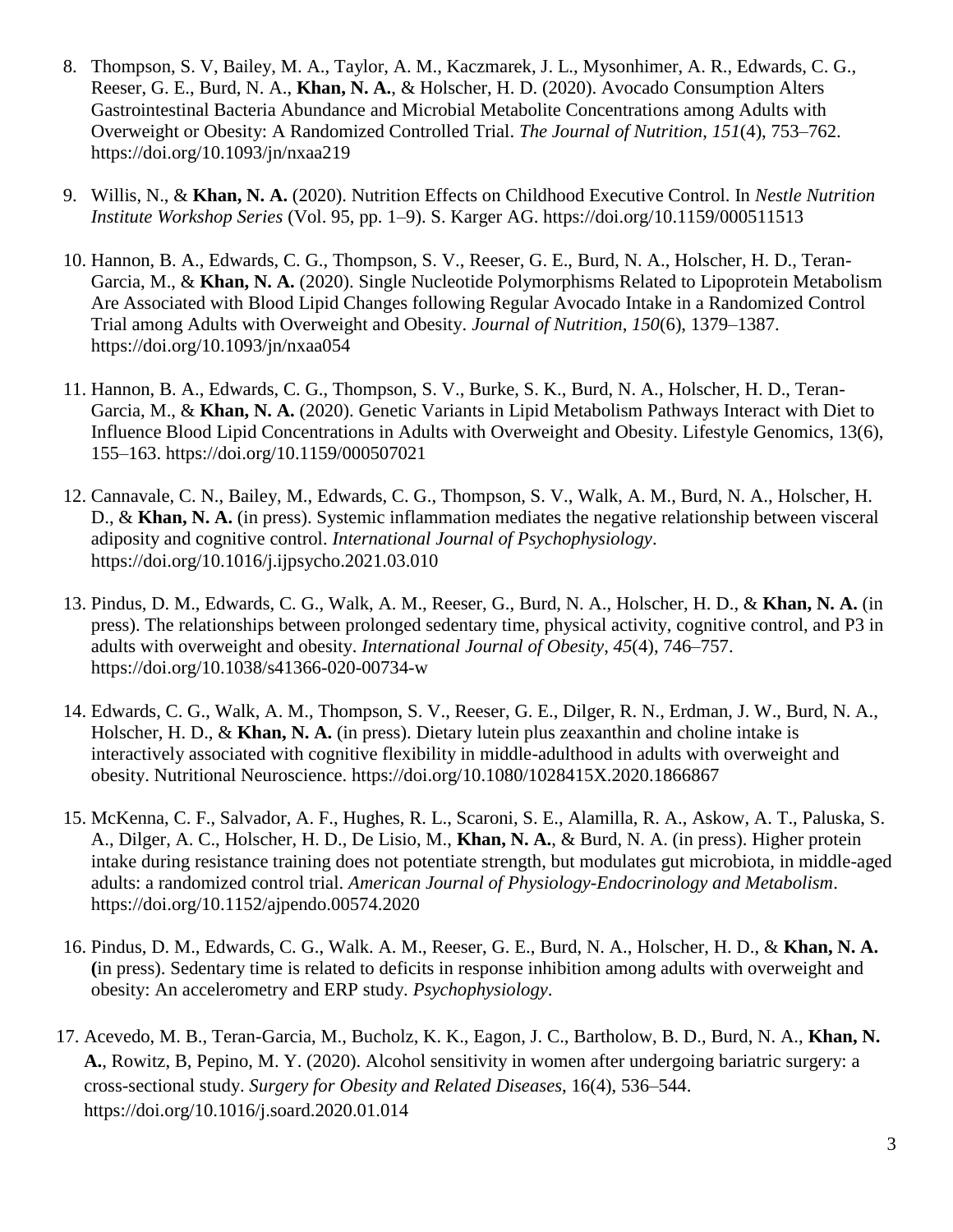- 18. Edwards, C. G., Walk, A.D., Thompon, S.V., Reeser, G, Erdman, J.W., Burd, N. A., Holscher, H.D., **Khan, N.A.** (2020). Effects of 12-week avocado consumption on cognitive function among adults with overweight and obesity. *International Journal of Psychophysiology*, *148*, 13-24. https://doi.org/10.1016/j.ijpsycho.2019.12.006
- 19. **Khan, N. A**, Cannavale, C., Iwinski, S., Liu, R., Mcloughlin, G., Steinberg, L. G., & Walk, A. M. (2019). Visceral adiposity and diet quality are differentially associated with cognitive abilities and early academic skills among Preschool-age Children. *Frontiers in Pediatrics*, *7*, 548. https://doi.org/10.3389/FPED.2019.00548
- 20. Saint, S. E., Hammond, B. R., **Khan, N. A.,** Hillman, C. H., & Renzi-Hammond, L. M. (2019). Temporal vision is related to cognitive function in preadolescent children. *Applied Neuropsychology: Child*, 1–8. https://doi.org/10.1080/21622965.2019.1699096
- 21. Phansikar, M., Ashrafi, A.A., **Khan, N.A.,** Massey, W.V., Mullen, S.P. Active commute in relation to cognition and academic achievement in children and adolescents: A systematic review and future recommendations. (2019). *International Journal of Environmental Research and Public Health*, *16* (24), 5103. https://doi.org/10.3390/ijerph16245103
- 22. Walk, A. M., Raine, L. B., Kramer, A. F., Cohen, N. J., Hillman, C. H., & **Khan, N. A**. (2019). Adiposity is related to neuroelectric indices of motor response preparation in preadolescent children. *International Journal of Psychophysiology*, *147*, 176-183. https://doi.org/10.1016/j.ijpsycho.2019.10.014
- 23. Niemiro, G.A., Chiarlitti, N.A., **Khan, N.A.**, & De Lisio, M. A carbohydrate beverage reduces circulating monocytes expressing TLR4 in children with overweight/obesity. (2019). *Journal of Nutrition*, *149* (12), 2255-2264. https://doi.org/10.1093/jn/nxz294
- 24. McLoughlin, G. M., Graber, K. C., Woods, A. M., Templin, T., Metzler, M., & **Khan, N. A.** (2019). The status of physical education within a nationally recognized school health and wellness program. *Journal of Teaching in Physical Education*, *39*, 274-283. https://doi.org/10.1123/jtpe.2019-0052
- 25. Kondiboyina, V., Raine, L. B., Kramer, A. F., **Khan, N. A.**, Hillman, C. H., & Shefelbine, S. J. (2019). Skeletal effects of nine months of physical activity in obese and healthy-weight children. *Medicine & Science in Sports & Exercise*, *52*, 434-440. https://doi.org/10.1249/mss.0000000000002148
- 26. **Khan, N. A.**, Westfall, D. R., Jones, A. R., Sinn, M. A., Bottin, J. H., Perrier, E. T., & Hillman, C. H. (2019). A 4-d water intake intervention increases hydration and cognitive flexibility among preadolescent children. *The Journal of Nutrition*, *149*(12), 2255–2264. https://doi.org/10.1093/jn/nxz206
- 27. Nikolaus, C., Loehmer, E., Jones, A., Ruopeng, A., **Khan, N.,** & McCaffrey, J. (2019). Use of survival analysis to predict attrition among women participating in longitudinal community-based nutrition research. *Journal of Nutrition Education and Behavior*, *51*(9), 1080–1087. Retrieved from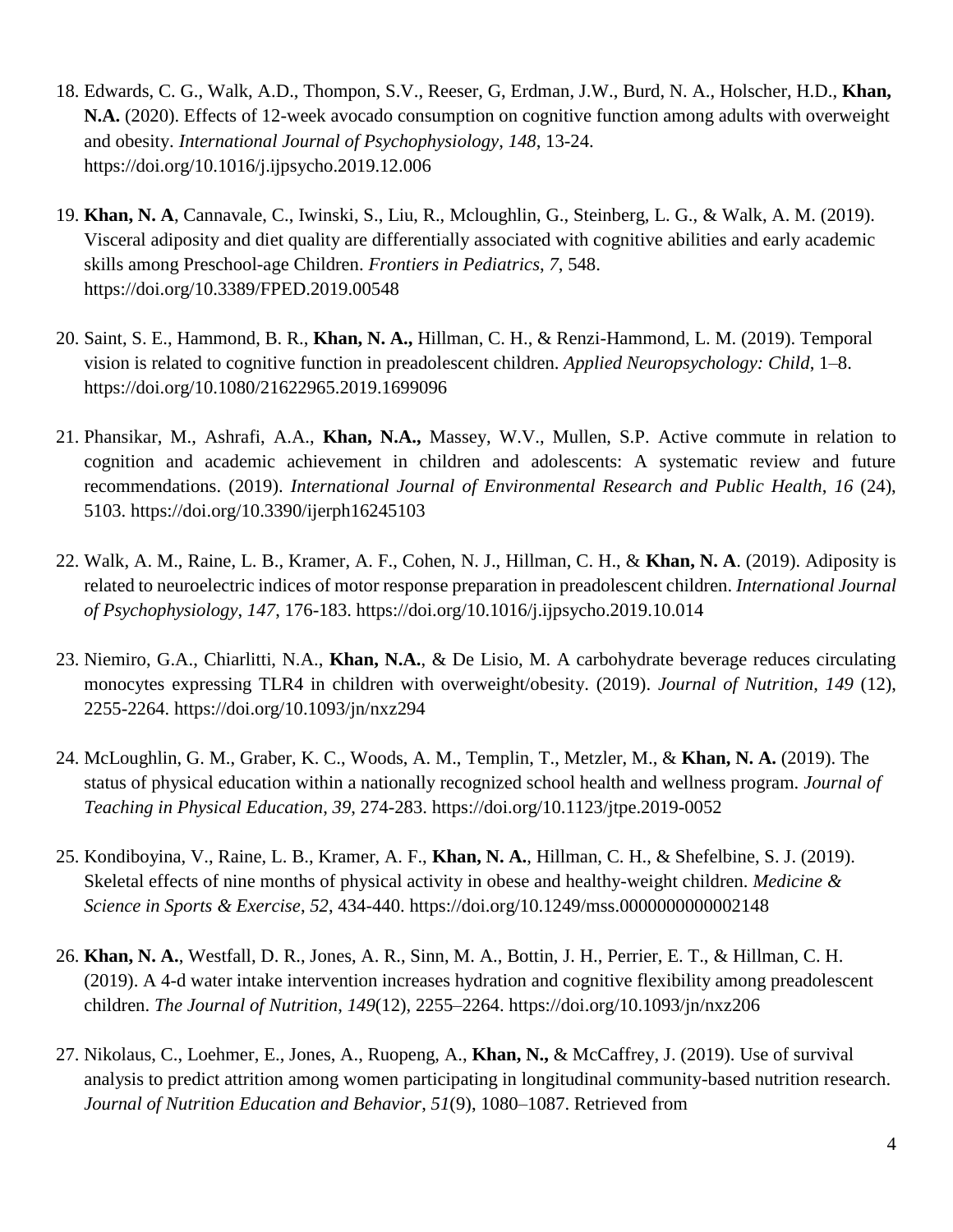- 28. Hassevoort, Kelsey M., **Khan, N. A.**, Hillman, C. H., & Cohen, N. J. (2019). Differential development of relational memory and pattern separation. *Hippocampus*, *30*, 210-219. https://doi.org/10.1002/hipo.23146
- 29. Edwards, C.G., Walk, A.M., Cannavale, C.N., Flemming, I.R., Thompson, S.V., Reeser, G.E., Holscher, H.D., & **Khan, N.A.** (2019). Dietary choline is related to neural efficiency during a selective attention task amongst middle-aged adults with overweight and obesity. *Nutritional Neuroscience*. 1-10. https://doi.org/10.1080/1028415X.2019.1623456
- 30. An, R., Nickols-Richardson, S. M., **Khan, N.**, Liu, J., Liu, R., & Clarke, C. (2019). Impact of beef and beef product intake on cognition in children and young adults: a systematic review. *Nutrients*, *11*(8), 1797. https://doi.org/10.3390/nu11081797
- 31. Cannavale, C.N., Hassevoort, K. M., Edwards, C.G., Thompson, S.V., Burd, N. A., Holscher, H.D., Erdman, J.W., & **Khan, N.A.** (2019). Serum lutein is related to relational memory performance. *Nutrients*. 11 (4), 768. https://doi.org/10.3390/nu11040768
- 32. Westfall, D. R., Logan, N. E., **Khan, N. A.**, & Hillman, C. H. (2019). Cognitive assessments in hydration research involving children: methods and considerations. *Annals of Nutrition and Metabolism*, *74*(Suppl. 3), 19–24. https://doi.org/10.1159/000500341
- 33. Edwards, C.G., Walk, A.M., Cannavale, C.N., Thompson, S.V., Reeser, G.E., Holscher, H.D., & **Khan, N.A.** (2019). Macular xanthophylls and event-related brain potentials among adults with overweight and obesity. *Molecular Nutrition and Food Research*. 1801059. DOI: 10.1002/mnfr.201801059.
- 34. School lunch timing and children's physical activity during recess: an exploratory study. *Journal of Nutrition Education and Behavior*, *51*(5), 616–622. https://doi.org/10.1016/j.jneb.2019.01.006
- 35. Taylor, A.M., Thompson, S.V., Edwards, C.G., Musaad, S.M., **Khan, N.A.**, & Holscher, H.D. (2019). Associations among diet, the gastrointestinal microbiota, and negative emotional states in adults. *Nutritional Neuroscience*. 1-10. https://doi.org/10.1080/1028415X.2019.15825.
- 36. Pindus, D. M., Drollette, E. D., Raine L. B., Kao, S., **Khan, N. A.**, Westfall, D., Hamill, M., Shorin, R., Calobrisi, E., John, D., Kramer, A. F., & Hillman, C. H. (2019). Moving fast, thinking fast: The relations of physical activity levels and bouts to neuroelectric indices of inhibitory control in preadolescents. *Journal of Sport and Health Scienc.* https://doi.org/10.1016/j.jshs.2019.02.003.
- 37. Chojnacki, M.R., Holscher, H.D., Balbinot, A.R., Raine, L.B., Biggan, J.R., Walk, A.M., Kramer, A.F., Cohen, N.J., Hillman, C.H., & **Khan, N.A.** (2018). Relations between mode of birth delivery and timing of developmental milestones and adiposity in preadolescence: a retrospective study. *Early Human Development*, 129 (52-59). https://doi.org/10.1016/j.earlhumdev.2018.12.021.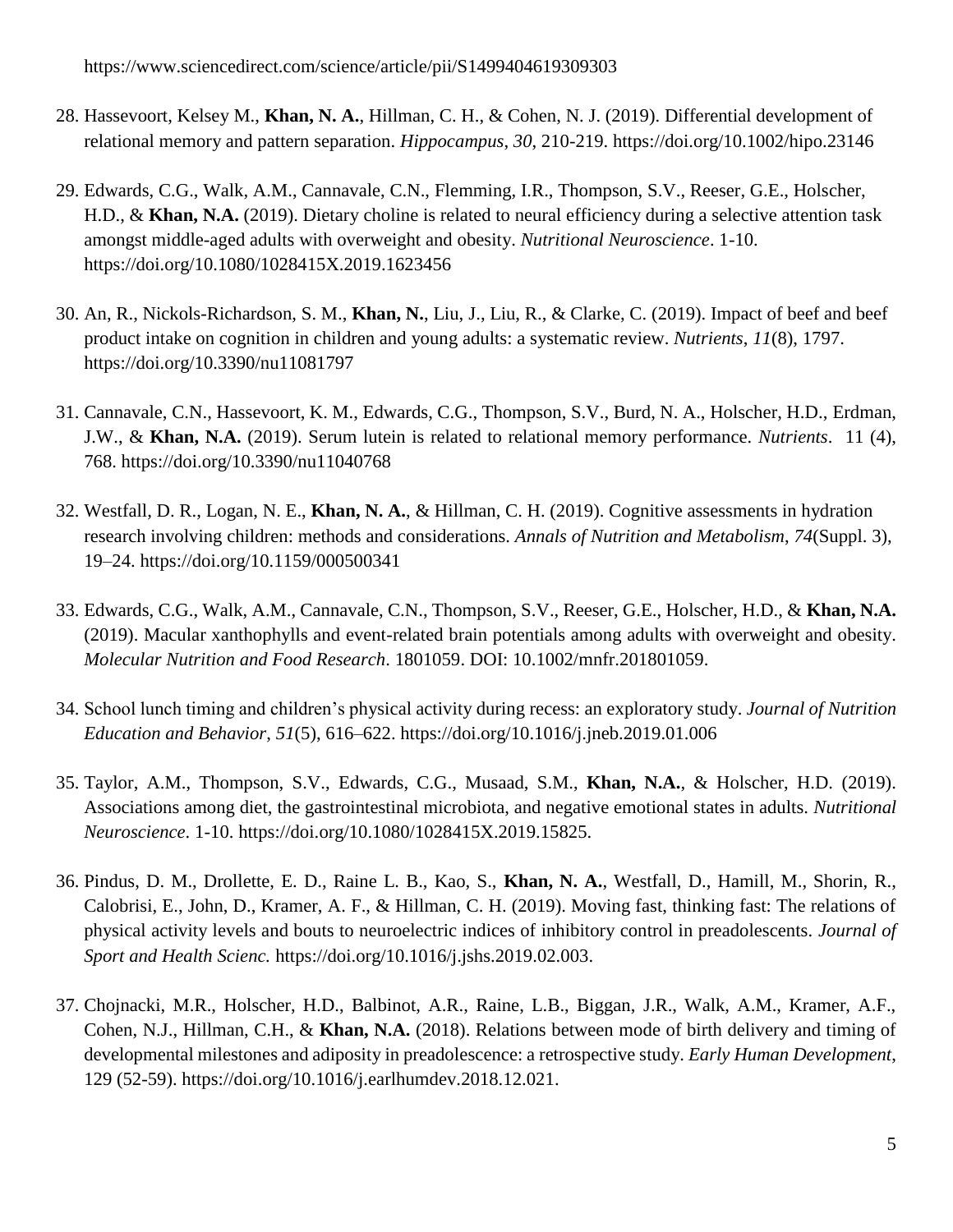- 38. Jones, A.R., Robbs, C.M., Edwards, C., Walk, A., Thompson, S., Reeser, G.E., Holscher, H.D., & **Khan, N.A**. (2018). Retinal morphometric markers of crystallized and fluid intelligence among adults with overweight and obesity. *Frontiers in Psychology*. 9, 2650. https://doi.org/10.3389/fpsyg.2018.02650
- 39. Edwards, C., Walk, A., Thompson, S., Mullen, S., Holscher, H., & **Khan, N.A.** (2018). Disordered eating attitudes and behavioral and neuroelectric indices of cognitive flexibility in individuals with overweight and obesity. *Nutrients*. Vol. 10, Page 1902, 10(12), 1902. https://doi.org/10.3390/NU10121902
- 40. Hassevoort, K. M., Lin, A. S., **Khan, N. A.,** Hillman, C. H., Cohen, N. J. (2018). Added sugar and dietary fiber consumption are associated with creativity in preadolescent children. *Nutritional Neuroscience*, 1-12. https://doi.org/10.1080/1028415X.2018.1558003
- 41. Hannon, B. A., Thompson, S. V., Edwards, C. G., Skinner, S. K., Niemiro, G. M., Burd, N. A., Holscher, H. D., Teran-Garcia, M., & **Khan, N. A**. (2018). Dietary fiber is independently related to blood triglycerides among adults with oerweight and obesity. *Current Developments in Nutrition*, https://doi.org/10.1093/cdn/nzy094
- 42. Hannon, B., **Khan, N. A.,** & Teran-Garcia, M. (2018). Nutrigenetic contributions to dyslipidemia: a focus on physiologically relevant pathways of lipid and lipoprotein metabolism. *Nutrients*, 10(10), 1404. https://doi.org/10.3390/nu10101404
- 43. Niemiro, G. M., Skinner, S. K., Walk, A. M., Edwards, C. G., De Lisio, M., Holscher, H. D., … **Khan, N. A.** (2018). Oral glucose tolerance is associated with neuroelectric indices of attention among adults with overweight and obesity. *Obesity*.<https://doi.org/10.1002/oby.22276>
- 44. Hassevoort, K. M., **Khan, N. A.,** Hillman, C. H., Kramer, A. F., & Cohen, N. J. (2018). Relational memory is associated with academic achievement in preadolescent children*. Trends in Neuroscience and Education*. https://doi.org/10.1016/j.tine.2018.09.001
- 45. **Khan, N. A.**, Walk, A. M., Edwards, C. G., Jones, A. R., Cannavale, C. N., Thompson, S. V., … Holscher, H. D. (2018). Macular xanthophylls are related to intellectual ability among adults with overweight and obesity. *Nutrients*, *10*(4), 396; https://doi:10.3390/nu10040396
- 46. Kao, S.-C., Drollette, E. S., Ritondale, J. P., **Khan, N.,** & Hillman, C. H. (2018). The acute effects of highintensity interval training and moderate-intensity continuous exercise on declarative memory and inhibitory control. *Psychology of Sport and Exercise*, *38*, 90–99. https://doi.org/10.1016/J.PSYCHSPORT.2018.05.011
- 47. Raine, L., Drollette, E., Kao, S.-C., Westfall, D., Chaddock-Heyman, L., Kramer, A. F., **Khan, N.,** Hillman, C. (2018). The associations between adiposity, cognitive function, and achievement in children. *Medicine and Science in Sports and Exercise*, 50(9), 1868–1874. https://doi.org/10.1249/MSS.0000000000001650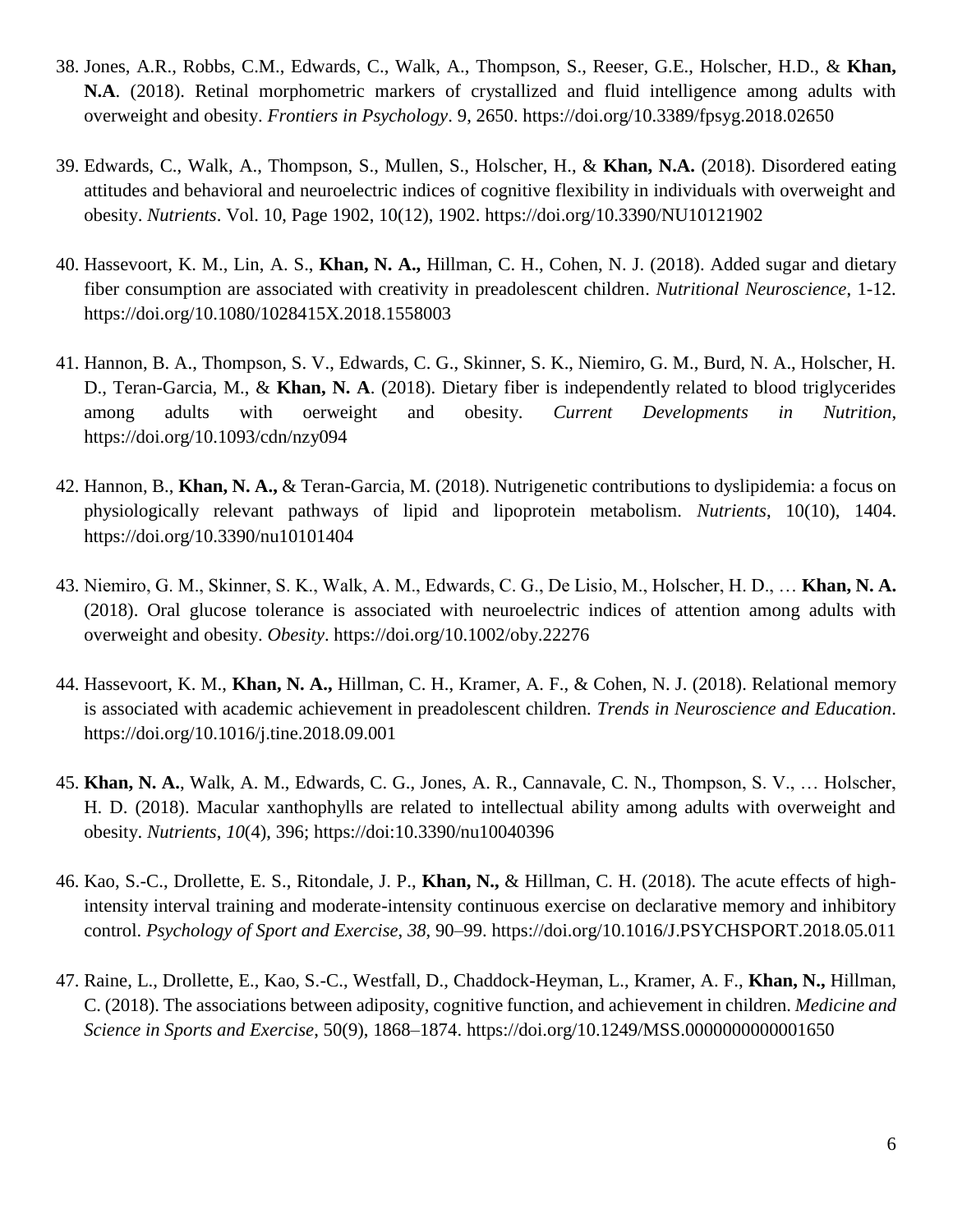- 48. Saint, S., Renzi-Hammond, L., **Khan, N.**, Hillman, C., Frick, J., & Hammond, B. (2018). The macular carotenoids are associated with cognitive function in preadolescent children. *Nutrients*, 10(2), 193. <https://doi.org/10.3390/nu10020193>
- 49. Niemiro, G. M., Allen, J. M., Mailing, L. J., **Khan, N. A**., Holscher, H. D., Woods, J. A., & De Lisio, M. (2018). Effects of endurance exercise training on inflammatory circulating progenitor cell content in lean and obese adults. *The Journal of Physiology*, *596* (14), 2811–2822.<https://doi.org/10.1113/JP276023>
- 50. Raine, L. B., Kao, S.-C., Pindus, D., Westfall, D. R., Shigeta, T. T., Logan, N., Cadenas-Sanchez, C., Li, J., Drollette, E. S., Pontifex, M. B., **Khan, N.**, Kramer, A. F. Hillman, C. H. (2018). A large-scale reanalysis of childhood fitness and inhibitory control. *Journal of Cognitive Enhancement*, *2*(2), 170-192.
- 51. Drollette, E. S., Pontifex, M. B., Raine, L. B., Scudder, M. R., Moore, R. D., Kao, S.-C. Westfall, D. R.; Wu, C.-T., Kamijo, K., Castelli, D. M., **Khan, N. A.**, Kramer, A. F. Hillman, C. H. (2018). Effects of the FITKids physical activity randomized controlled trial on conflict monitoring in youth. *Psychophysiology*, 55(3). https://doi.org/10.1111/psyp.13017
- 52. Chojnacki, M. R., Raine, L. B., Drollette, E. S., Scudder, M. R., Kramer, A. F., Hillman, C. H., & **Khan, N. A.** (2018). The negative influence of adiposity extends to intraindividual variability in cognitive control among preadolescent children. *Obesity*, 26(2). https://doi.org/10.1002/oby.22053
- 53. Nikolaus, C. J., Loehmer, E., Jones, A., An, R., **Khan, N.,** & McCaffrey, J. (2018). Impact of food assistance program participation on food security patterns: a longitudinal study of women in Illinois. *Journal of Nutrition Education and Behavior*, 50(7), S24. https://doi.org/10.1016/j.jneb.2018.04.065
- 54. Baumgartner, N. W., Walk, A. M., Edwards, C. G., Covello, A. R., Chojnacki, M. R., Reeser, G. E., … **Khan, N. A.** (2017). Relationship between physical activity, adiposity, and attentional inhibition. *Journal of Physical Activity and Health*, 1–6. https://doi.org/10.1123/jpah.2017-0181
- 55. Barnett, S. M., **Khan, N. A.**, Walk, A. M., Raine, L. B., Moulton, C., Cohen, N. J., … Hillman, C. H. (2017). Macular pigment optical density is positively associated with academic performance among preadolescent children. *Nutritional Neuroscience*, 1–9. https://doi.org/10.1080/1028415X.2017.1329976
- 56. Balto, J. M., Ensari, I., Hubbard, E. A., **Khan, N.**, Barnes, J. L., & Motl, R. W. (2017). Co-occurring risk factors in multiple sclerosis. *American Journal of Health Behavior*, 41(1), 76–83. https://doi.org/10.5993/AJHB.41.1.8
- 57. An, R., Loehmer, E., **Khan, N.**, Scott, M. K., Rindfleisch, K., & McCaffrey, J. (2017). Community partnerships in healthy eating and lifestyle promotion: A network analysis. *Preventive Medicine Reports*, 6, 294–301. https://doi.org/10.1016/j.pmedr.2017.03.007
- 58. An, R., Liu, G., **Khan, N.**, Yan, H., & Wang, Y. (2017). Dietary habits and cognitive impairment risk among oldest-old Chinese. *The Journals of Gerontology*: Series B. https://doi.org/10.1093/geronb/gbw170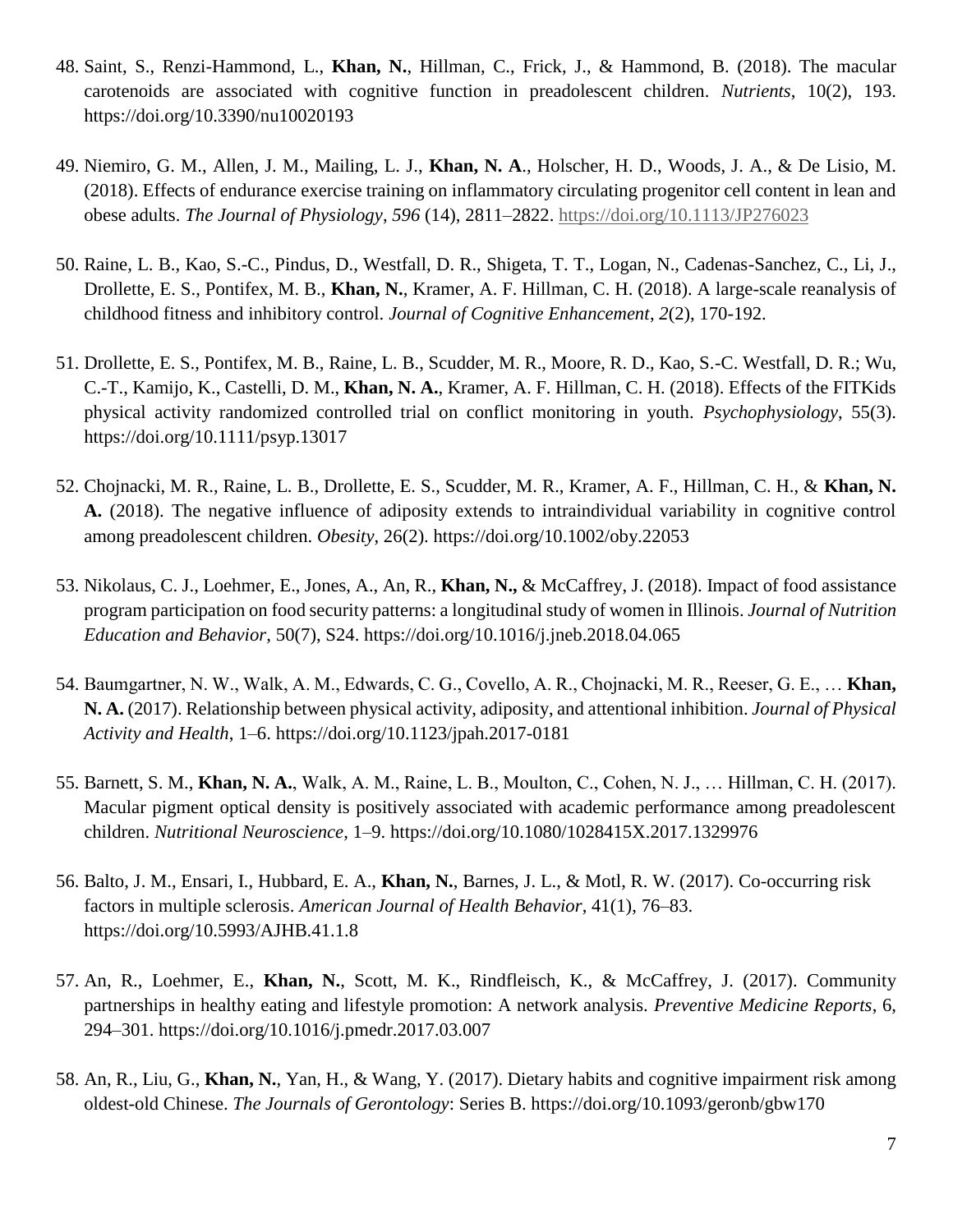- 59. An, R., **Khan, N.**, Loehmer, E., & McCaffrey, J. (2017). Assessing the network of agencies in local communities that promote healthy eating and lifestyles among populations with limited resources. *American Journal of Health Behavior*, 41(2), 127–138.<https://doi.org/10.5993/AJHB.41.2.3>
- 60. Walk, A. M., Raine, L. B., Kramer, A. F., Cohen, N. J., **Khan, N. A.**, & Hillman, C. H. (2017). Differential effects of carbohydrates on behavioral and neuroelectric indices of selective attention in preadolescent children. *Frontiers in Human Neuroscience*, 11. https://doi.org/10.3389/fnhum.2017.00614
- 61. Walk, A. M., **Khan, N. A.**, Barnett, S. M., Raine, L. B., Kramer, A. F., Cohen, N. J., … Hillman, C. H. (2017). From neuro-pigments to neural efficiency: The relationship between retinal carotenoids and behavioral and neuroelectric indices of cognitive control in childhood. *International Journal of Psychophysiology*, 118. https://doi.org/10.1016/j.ijpsycho.2017.05.005
- 62. Walk, A. M., Edwards, C. G., Baumgartner, N. W., Chojnacki, M. R., Covello, A. R., Reeser, G. E., … **Khan, N. A.** (2017). The role of retinal carotenoids and age on neuroelectric indices of attentional control among early to middle-aged adults. *Frontiers in Aging Neuroscience*, 9. https://doi.org/10.3389/fnagi.2017.00183
- 63. Raine, L. B., **Khan, N. A.**, Drollette, E. S., Pontifex, M. B., Kramer, A. F., & Hillman, C. H. (2017). Obesity, visceral adipose tissue, and cognitive function in childhood. *The Journal of Pediatrics*, 187, 134–140.e3. https://doi.org/10.1016/j.jpeds.2017.05.023
- 64. Hassevoort, K. M., Khazoum, S. E., Walker, J. A., Barnett, S. M., Raine, L. B., Hammond, B. R., Renzi-Hammond, L. M. Kramer, A. F., **Khan, N. A.**, Hillman, C. H Cohen, N. J. (2017). Macular carotenoids, aerobic fitness, and central adiposity are associated differentially with hippocampal-dependent relational memory in preadolescent children. *Journal of Pediatrics*, 183. https://doi.org/10.1016/j.jpeds.2017.01.016
- 65. Pindus, D. M., Drollette, E. S., Scudder, M. R., **Khan, N. A.**, Raine, L. B., Sherar, L. B., … Hillman, C. H. (2016). Moderate-to-vigorous physical activity, indices of cognitive control, and academic achievement in preadolescents. *Journal of Pediatrics*, 173, 136–142. https://doi.org/10.1016/j.jpeds.2016.02.045
- 66. Niemiro, G. M., Raine, L. B., **Khan, N. A.**, Emmons, R., Little, J., Kramer, A. F., … De Lisio, M. (2016). Circulating progenitor cells are positively associated with cognitive function among overweight/obese children. *Brain, Behavior, and Immunity*, 57. https://doi.org/10.1016/j.bbi.2016.03.018
- 67. Hassevoort, K. M., **Khan, N. A.**, Hillman, C. H., & Cohen, N. J. (2016). Childhood markers of health behavior relate to hippocampal health, memory, and academic performance. *Mind, Brain, and Education*. https://doi.org/10.1111/mbe.12108
- 68. Balto, J. M., Ensari, I., Hubbard, E. A., **Khan, N.**, Barnes, J. L., & Motl, R. W. (2016). Individual and cooccurring SNAP risk factors: Smoking, nutrition, alcohol consumption, and physical activity in people with multiple sclerosis. *International Journal of MS Care*, 18(6). https://doi.org/10.7224/1537-2073.2016-040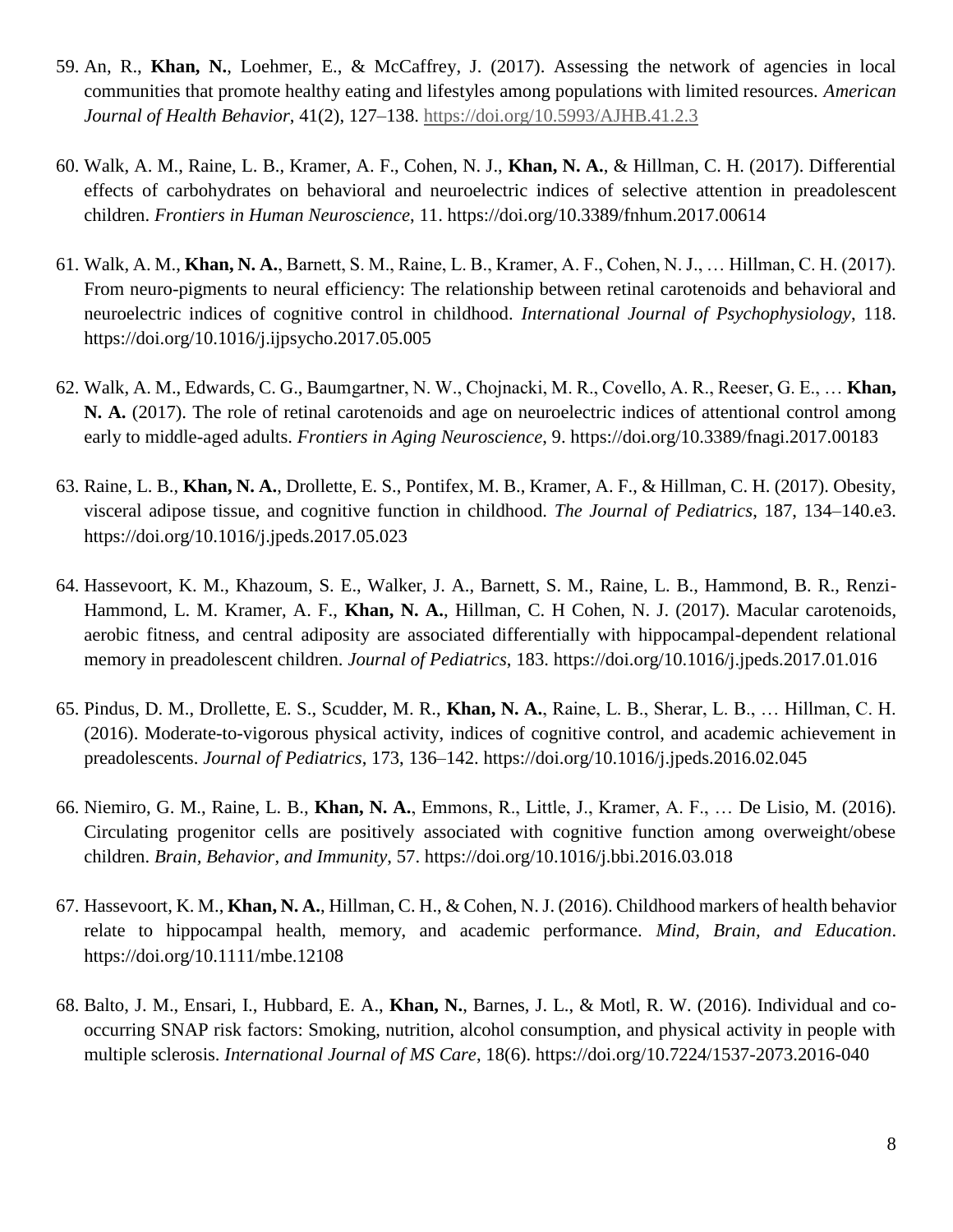- 69. An, R., & **Khan, N.** (2016). Salad consumption in relation to daily dietary intake and diet quality among U.S. adults, 2003-2012. *Epidemiology, Biostatistics and Public Health*, 13(2). https://doi.org/10.2427/11791
- 70. Ziauddeen, H., Alonso-Alonso, M., Hill, J. O., Kelley, M., & **Khan, N. A.** (2015). Obesity and the neurocognitive basis of food reward and the control of intake. *Advances in Nutrition* (Bethesda, Md.), 6(4), 474–86.
- 71. Scudder, M. R., **Khan, N. A.**, Lambourne, K., Drollette, E. S., Herrmann, S. D., Betts, J. L., … Hillman, C. H. (2015). Cognitive control in preadolescent children with risk factors for metabolic syndrome. *Health Psychology*, 34(3). https://doi.org/10.1037/hea0000114
- 72. McCorkle, S. M., Raine, L. B., Hammond, B. R., Renzi-Hammond, L., Hillman, C. H., & **Khan, N. A.** (2015). Reliability of heterochromatic flicker photometry in measuring macular pigment optical density among preadolescent children. *Foods*, 4(4), 594–604.
- 73. **Khan, N. A.**, Raine, L. B., Drollette, E. S., Scudder, M. R., Kramer, A. F., & Hillman, C. H. (2015). Dietary fiber is positively associated with cognitive control among prepubertal. *Journal of Nutrition: Ingestive Behavior and Neurosciences*, 145(1), 143–149.
- 74. **Khan, N. A.**, Raine, L. B., Drollette, E. S., Scudder, M. R., & Hillman, C. H. (2015). The relation of saturated fats and dietary cholesterol to childhood cognitive flexibility. *Appetite*.
- 75. **Khan, N. A.**, Raine, L. B., Drollette, E. S., Scudder, M. R., Cohen, N. J., Kramer, A. F., & Hillman, C. H. (2015). The relationship between total water intake and cognitive control among prepubertal children. *Annals of Nutrition and Metabolism*, 66. https://doi.org/10.1159/000381245
- 76. **Khan, N. A.**, Baym, C. L., Monti, J. M., Raine, L. B., Drollette, E. S., Scudder, M. R., … Cohen, N. J. (2015). Central adiposity is negatively associated with hippocampal-dependent relational memory among overweight and obese children. *Journal of Pediatrics*, 166(2), 302–308.e1. https://doi.org/10.1016/j.jpeds.2014.10.008
- 77. Hillman, C. H., **Khan, N. A.**, & Kao, S.-C. (2015). The relationship of health behaviors to childhood cognition and brain health. *Annals of Nutrition and Metabolism*, 66(Suppl. 3), 1–4.
- 78. Pontifex, M. B., Kamijo, K., Scudder, M. R., Raine, L. B., **Khan, N. A.**, Hemrick, B., … Hillman, C. H. (2014). The differential association of adiposity and fitness with cognitive control in preadolescent children. *Monographs of the Society for Research in Child Development*, 79(4), 72–92.
- 79. **Khan, N. A.**, Raine, L. B., Drollette, E. S., Scudder, M. R., Pontifex, M. B., Castelli, D. M., … Hillman, C. H. (2014). Impact of the FITKids physical activity intervention on adiposity in prepubertal children. *Pediatrics*, 133(4), e875-83. https://doi.org/10.1542/peds.2013-2246
- 80. **Khan, N. A.**, Raine, L. B., Donovan, S. M., & Hillman, C. H. (2014). The cognitive implications of obesity and nutrition in childhood. *Monographs of the Society for Research in Child Development*, 79(4), 51–71.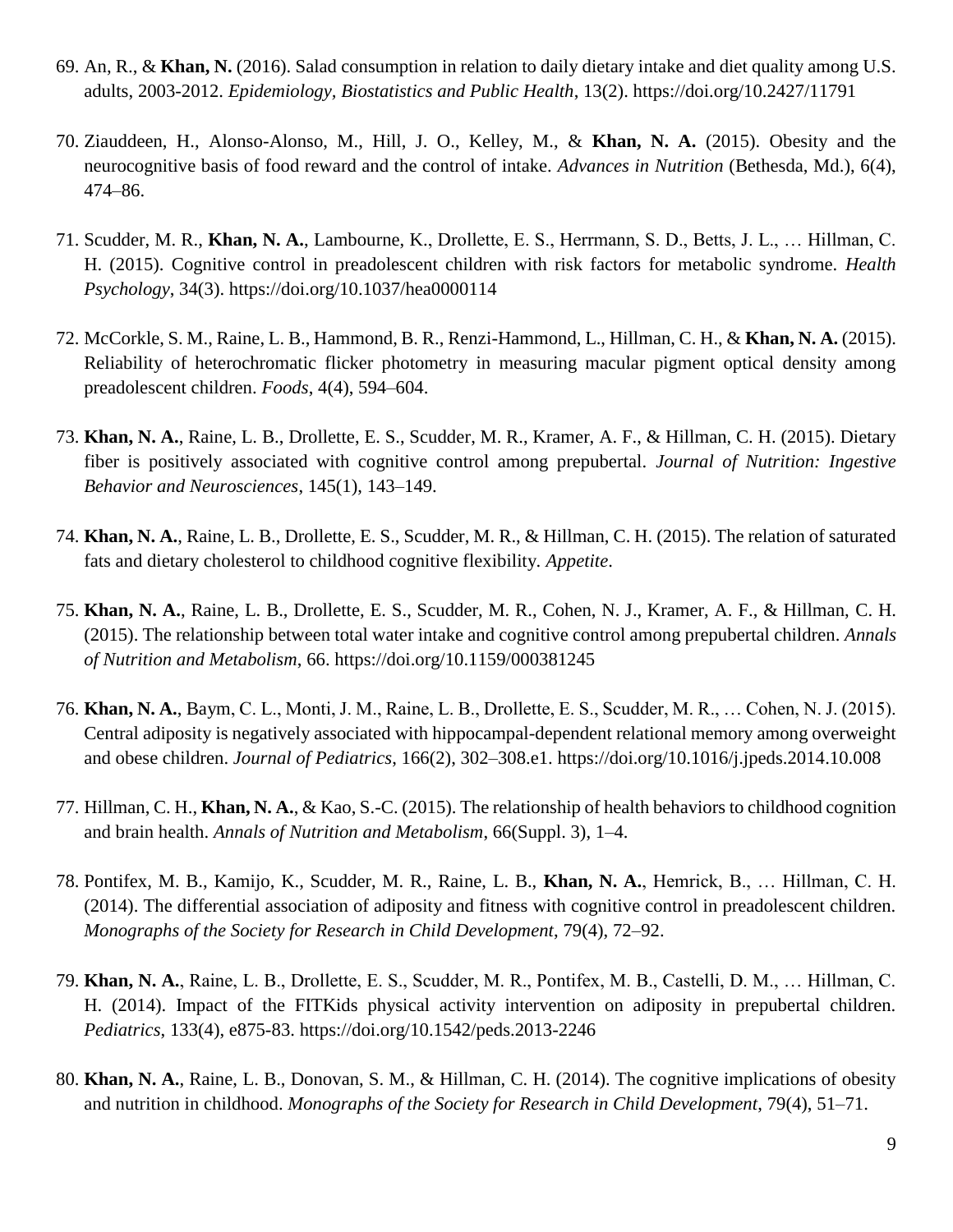- 81. **Khan, N. A.**, & Hillman, C. H. (2014). The relation of childhood physical activity and aerobic fitness to brain function and cognition: a review. *Pediatric Exercise Science*, 26, 138–146. https://doi.org/10.1123/pes.2013- 0125
- 82. Hill, J. O., Berridge, K., Avena, N. M., Ziauddeen, H., Alonso-Alonso, M., Allison, D. B., **Khan, N. A.**, Kelley, M. (2014). Neurocognition: The food-brain connection. *Advances in Nutrition*, 5(5). https://doi.org/10.3945/an.114.006437
- 83. Kamijo, K., Pontifex, M. B., **Khan, N. A.**, Raine, L. B., Scudder, M. R., Drollette, E. S., … Hillman, C. H. (2014). The negative association of childhood obesity to cognitive control of action monitoring. *Cerebral Cortex*, 24(3). https://doi.org/10.1093/cercor/bhs349
- 84. Hillman, C. H., Pontifex, M. B., Castelli, D. M., **Khan, N. A.**, Raine, L. B., Scudder, M. R., … Kamijo, K. (2014). Effects of the fitkids randomized controlled trial on executive control and brain function. *Pediatrics*, 134(4).
- 85. Baym, C. L., **Khan, N. A.**, Pence, A., Raine, L. B., Hillman, C. H., & Cohen, N. J. (2014). Aerobic fitness predicts relational memory but not item memory performance in healthy young adults. *Journal of Cognitive Neuroscience*, 26(11). https://doi.org/10.1162/jocn\_a\_00667
- 86. Baym, C. L., **Khan, N. A.**, Monti, J. M., Raine, L. B., Drollette, E. S., Moore, R. D., … Cohen, N. J. (2014). Dietary lipids are differentially associated with hippocampal-dependent relational memory in prepubescent children. *American Journal of Clinical Nutrition*, 99(5). https://doi.org/10.3945/ajcn.113.079624
- 87. Kamijo, K., Pontifex, M. B., **Khan, N. A.**, Raine, L. B., Scudder, M. R., Drollette, E. S., … Hillman, C. H. (2012). The association of childhood obesity to neuroelectric indices of inhibition. *Psychophysiology*, 49(10), 1361–1371. https://doi.org/10.1111/j.1469-8986.2012.01459.x
- 88. Kamijo, K., **Khan, N. A.**, Pontifex, M. B., Scudder, M. R., Drollette, E. S., Raine, L. B., … Hillman, C. H. (2012). The relation of adiposity to cognitive control and scholastic achievement in preadolescent children. *Obesity*, 20(12), 2406–2411. https://doi.org/10.1038/oby.2012.112
- 89. **Khan, N. A.,** Nasti, C. J., Evans, E. M., & Chapman-Novakofski, K. M. (2011). Using a teaching partnership to improve nutrition and exercise in college students. NACTA Journal, 55(1), 2–8. https://doi.org/10.2307/nactajournal.55.1.2
- 90. **Khan, N. A.**, Nasti, C., Evans, E. M., & Chapman-Novakofski, K. (2009). Peer education, Exercising, and Eating Right (PEER): Training of peers in an undergraduate faculty teaching partnership. *Journal of Nutrition Education and Behavior*, 41(1). https://doi.org/10.1016/j.jneb.2008.03.116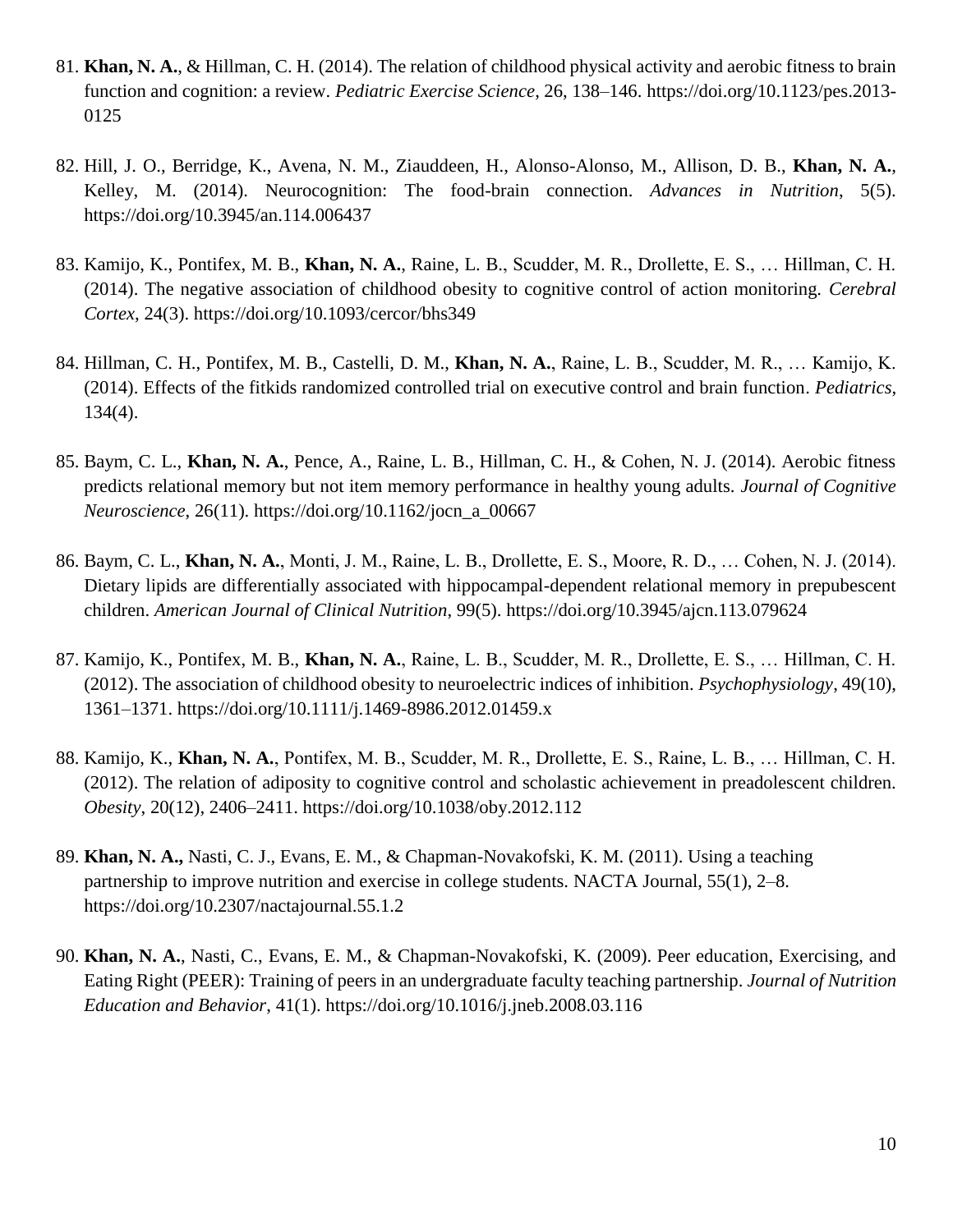### **Abstracts (in print or accepted)**

- 1. Cannavale, C., Bailey, M., Edwards, C., Walk, A., Thompson, S., Burd, N., … **Khan, N.** (2019). Interplay between systemic inflammation, visceral fat, and cognitive control in people with excess fat mass (OR32- 06-19). *Current Developments in Nutrition*, 3(Supplement\_1). https://doi.org/10.1093/CDN/NZZ052.OR32- 06-19
- 2. Cerna, J., Athari, N., Robbs, C., Walk, A., Edwards, C., Adamson, B., … **Khan, N.** (2019). Macular carotenoids, retinal morphometry, and cognitive function in multiple sclerosis (OR05-07-19). *Current Developments in Nutrition*, 3(Supplement\_1). https://doi.org/10.1093/CDN/NZZ029.OR05-07-19
- 3. Cheng, C., Thompson, S., Edwards, C., **Khan, N.**, & Holscher, H. (2019). Dietary patterns and metabolic syndrome among adults with overweight and obesity (FS18-03-19). *Current Developments in Nutrition*, 3(Supplement\_1). https://doi.org/10.1093/CDN/NZZ041.FS18-03-19
- 4. Dinsmoor, A., Thompson, S., Edwards, C., Burd, N., **Khan, N.**, Erdman, J., & Holscher, H. (2019). Associations between serum lutein and human gut microbiota (P02-004-19). *Current Developments in Nutrition*, 3(Supplement\_1). https://doi.org/10.1093/CDN/NZZ029.P02-004-19
- 5. Edwards, C., Cannavale, C., Flemming, I., Iwinski, S., Walk, A., Renzi-Hammond, L., & **Khan, N.** (2019). Skin and macular carotenoids and their implications for cognitive control and achievement in children (OR05-08-19). *Current Developments in Nutrition*, 3(Supplement\_1). https://doi.org/10.1093/CDN/NZZ029.OR05-08-19
- 6. Golden, R., Hassevoort, K., Cannavale, C., Edwards, C., Thompson, S., Burd, N., … **Khan, N.** (2019). Lean body mass, but not fat mass, is associated with hippocampal memory performance (P14-011-19). *Current Developments in Nutrition*, 3(Supplement\_1). https://doi.org/10.1093/CDN/NZZ052.P14-011-19
- 7. Hannon, B., Edwards, C., Thompson, S., Burd, N., Holscher, H., Teran-Garcia, M., & **Khan, N.** (2019). Genetic variants in lipid metabolism pathways interact with diet to influence blood lipid concentrations in adults with overweight and obesity (P15-015-19). *Current Developments in Nutrition*, 3(Supplement\_1). https://doi.org/10.1093/CDN/NZZ037.P15-015-19
- 8. Iwinski, S., Cannavale, C., Walk, A., Liu, R., McLoughlin, G., & **Khan, N.** (2019). Interrelationships between household chaos, children's adhd tendencies, and diet quality (P11-113-19). *Current Developments in Nutrition*, 3(Supplement\_1). https://doi.org/10.1093/CDN/NZZ048.P11-113-19
- 9. **Khan, N.**, Edwards, C., Thompson, S., Burke, S., Walk, A., Reeser, G., … Holscher, H. (2019). Effects of avocado consumption on abdominal adiposity and glucose tolerance: findings from the persea americana for total health (path) randomized controlled trial (P21-005-19). *Current Developments in Nutrition*, 3(Supplement\_1). https://doi.org/10.1093/CDN/NZZ041.P21-005-19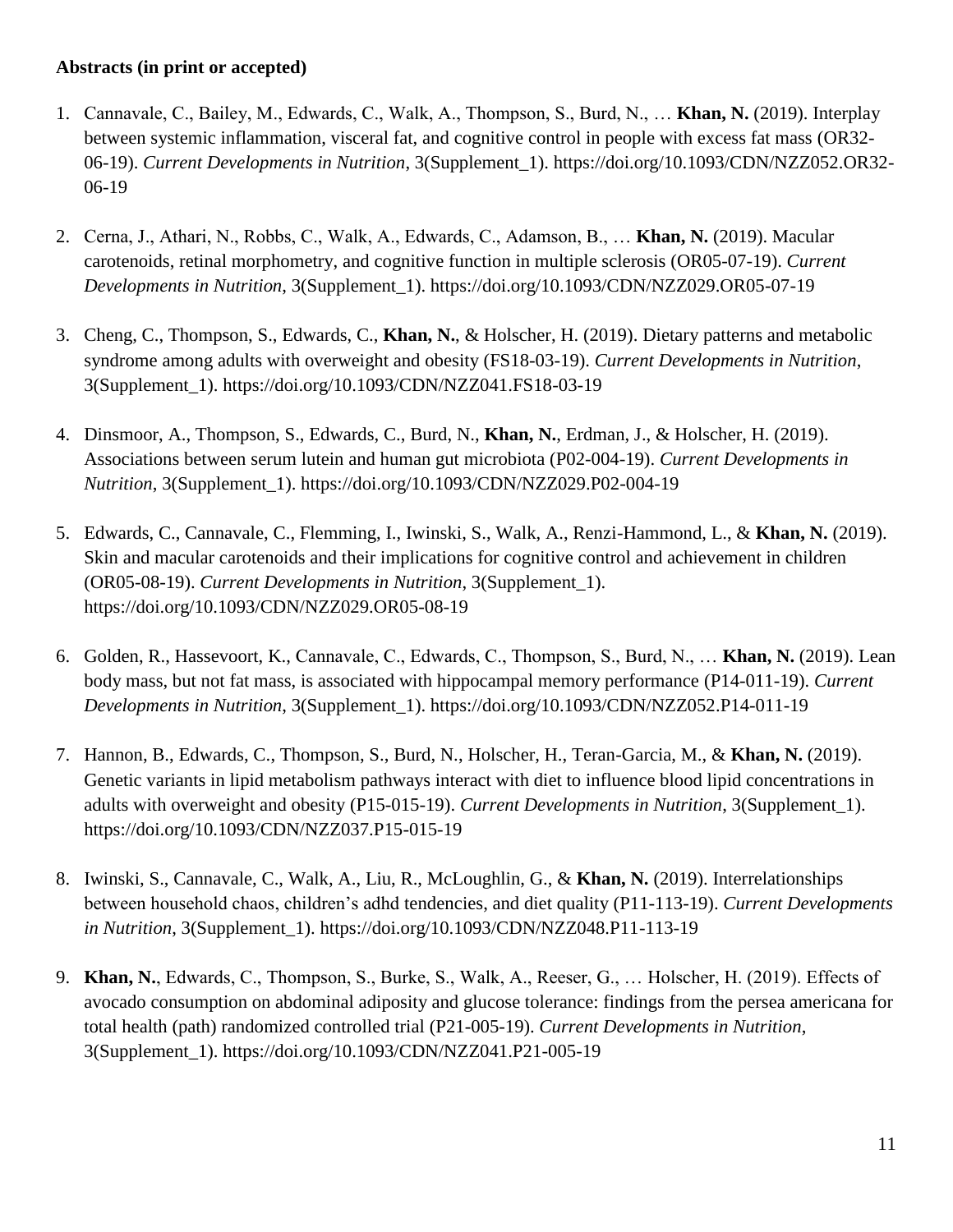- 10. **Khan, N.**, Westfall, D., Jones, A., Sinn, M., Bottin, J., Perrier, E., & Hillman, C. (2019). The effect of hydration on cognition in children: the witikids randomized controlled crossover trial (OR32-08-19). *Current Developments in Nutrition*, 3(Supplement\_1). https://doi.org/10.1093/CDN/NZZ052.OR32-08-19
- 11. Krug, A., Cannavale, C., **Khan, N.**, & Holscher, H. (2019). The effect of prebiotic consumption on the gastrointestinal microbiota of healthy adults: a randomized, controlled, crossover trial (P20-015-19). *Current Developments in Nutrition*, 3(Supplement\_1). https://doi.org/10.1093/CDN/NZZ040.P20-015-19
- 12. Liu, R., Hannon, B., Robinson, K., Raine, L., Hammond, B., Renzi-Hammond, L., … **Khan, N.** (2019). Single nucleotide polymorphisms in BCO1 and CD36 are related to macular pigment among children (OR05-04-19). *Current Developments in Nutrition*, 3(Supplement\_1). https://doi.org/10.1093/CDN/NZZ029.OR05-04-19
- 13. Logan, N. E., Raine, L. B., Shorin, R. J., **Khan, N. A.**, Kramer, A. F., & Hillman, C. H. (2019). The differential relationships between physical activity and adiposity with cognitive function in preadolescent children. *Medicine & Science in Sports & Exercise*, 51(Supplement), 549. https://doi.org/10.1249/01.mss.0000562150.23688.a1
- 14. McKenna, C., Salvador, A., Alamilla, R., Scaroni, S., Shaffer, A., Ulanov, A., … Burd, N. (2019). Effect of ingested beef quantity on daily muscle protein synthesis during resistance training in middle-aged adults (P08-068-19). *Current Developments in Nutrition*, 3(Supplement\_1). https://doi.org/10.1093/CDN/NZZ044.P08-068-19
- 15. Shinn, L., Li, Y., Zhu, R., Mansharamani, A., Auvil, L., Welge, M., … Holscher, H. (2019). Applying machine-learning to human gastrointestinal microbial species to predict dietary intake (P20-040-19). *Current Developments in Nutrition*, 3(Supplement\_1). https://doi.org/10.1093/CDN/NZZ040.P20-040-19
- 16. Thompson, S., Edwards, C., Reeser, G., **Khan, N**., & Holscher, H. (2019). Effects of avocado consumption on gastrointestinal microbial metabolite concentrations and taxa abundances: a randomized, controlled trial (OR23-07-19). *Current Developments in Nutrition*, 3(Supplement\_1). https://doi.org/10.1093/CDN/NZZ040.OR23-07-19
- 17. Thompson, S. V., Han, A., Edwards, C. G., Erdman, J. W., O'Brien, W. D., **Khan, N. A.**, & Holscher, H. D. (2019). Relationships among quantitative ultrasound-assessed hepatic health status, gut microbiota, and bile acids among adults with overweight or obesity. *The Journal of the Acoustical Society of America*, 146(4), 2863–2864. https://doi.org/10.1121/1.5136935
- 18. Willis, N., Krug, A., Cannavale, C., Holscher, H., & **Khan, N**. (2019). Relationship between urine hydration indices and 24 hour urinary cortisol concentration (P24-006-19). *Current Developments in Nutrition*, 3(Supplement\_1). https://doi.org/10.1093/CDN/NZZ044.P24-006-19
- 19. Niemiro, G. M., Walk, A. M., Edwards, C. G., Bailey, M. A., Skinner, S. K., De Lisio, M., … **Khan, N**. (2018). Chronic systemic inflammation moderates the relationship between adiposity and behavioral and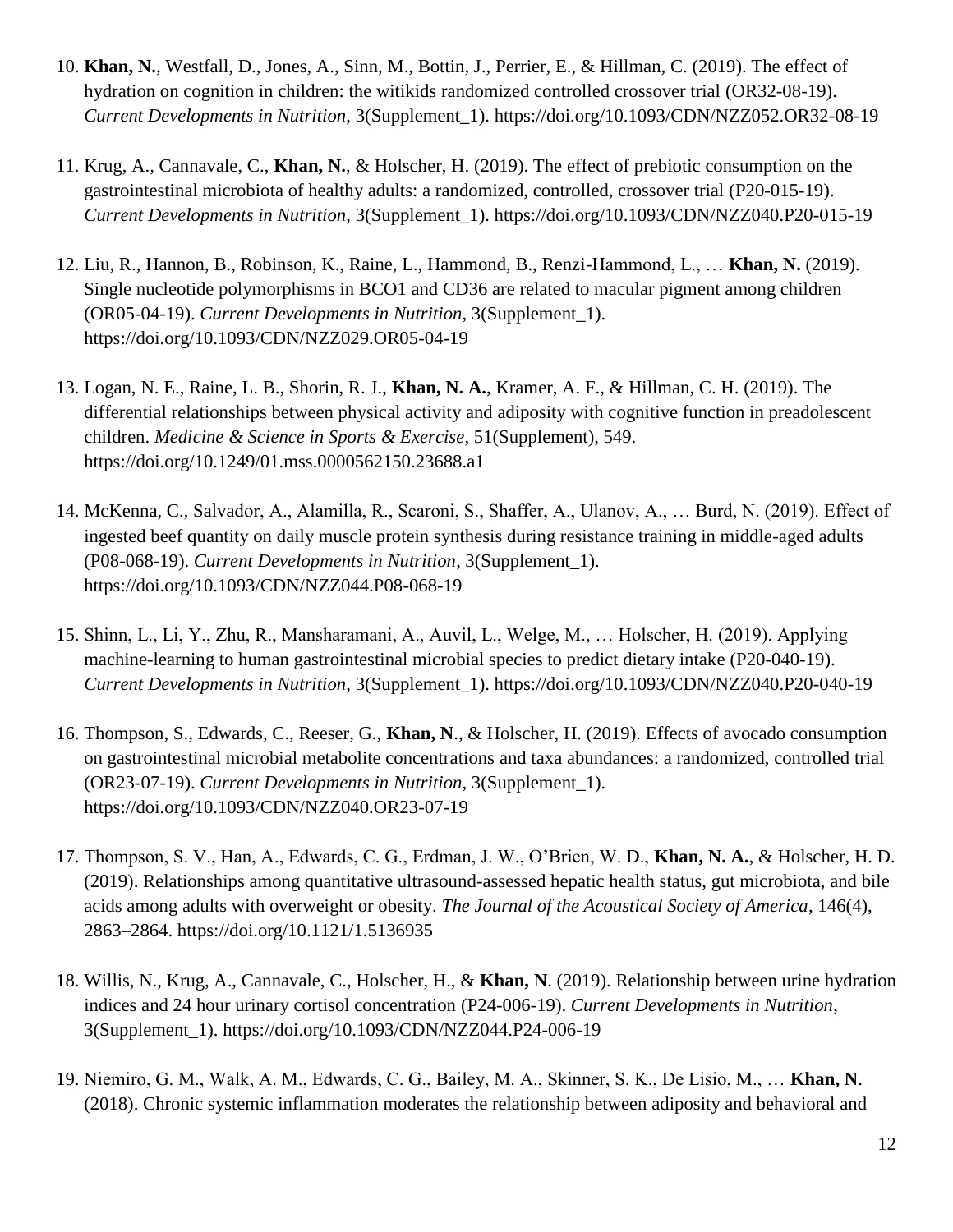neuroelectric indices of attention. *Medicine & Science in Sports & Exercise*, 50, 756. [https://doi.org/10.1249/01.mss.0000538493.70447.c9](https://doi.org/10.1249/01.mss.0000538493.70447.c)

- 20. Westfall, D. R., Barnett, S., Covello, A. R., Bottin, J. H., Perrier, E. T., **Khan, N. A.**, & Hillman, C. H. (2017). The influence of hydration on childhood cognitive control. *Medicine & Science in Sports & Exercise*, 49(5S), 304.
- 21. Westfall, D., Hassevoort, K., Barnett, S., Covello, A., Bottin, J., Perrier, E., … **Khan, N.** (2017). Effects of hydration on relational memory among preadolescent children. *The Federation of American Societies for Experimental Biology Journal*, 31(1 Supplement), 636–637.
- 22. Walk, A., Chojnacki, M., Drollette, E., Raine, L., Balbinot, A., Biggan, J., … **Khan, N.A.** (2017). Influence of birth-weight-for-gestational-age on neuroelectric function in preadolescence*. Journal of the Academy of Nutrition and Dietetics,* 117(9), A89.
- 23. Thompson, S. V., Berndt, J. W., Edwards, C. G., Erdman, J. W., **Khan, N. A.**, O'Brien, W. D., & Holscher, H. D. (2017). Bacterial fermentation end-products are related to hepatic steatosis among overweight and obese adults. *The Federation of American Societies for Experimental Biology Journal*, 31(1 Supplement), 138.6- 138.6.
- 24. Taylor, A. M., Edwards, C. G., **Khan, N. A.**, & Holscher, H. D. (2017). Gastrointestinal microbiota and cognitive function in adult females. *The Federation of American Societies for Experimental Biology Journal*, 31(1 Supplement), 965.34-965.34.
- 25. Shigeta, T. T., Raine, L., Drollete, E., Kao, S.-C., Westfall, D., Scudder, M., … Hillman, C. (2017). Visceral Adipose Tissue Is Negatively And Selectively Associated With Cognition Among Obese Children. *Medicine & Science in Sports & Exercise*, 49(5S), 303.
- 26. Nikolaus, C. J., Loehmer, E., Laurent, E., An, R., **Khan, N.**, & McCaffrey, J. (2017). Nutrition Environment Food Pantry Assessment Tool (NEFPAT): Development and Evaluation. *Journal of Nutrition Education and Behavior*, 49(7), S15–S16.
- 27. McLoughlin, G. M., Woods, A. M., Graber, K. C., & **Khan, N. A.** (2017). Effects of Recess Timing on Physical Activity and Nutritional Intake. *Research Quarterly for Exercise and Sport*, 88, A78–A79.
- 28. McLoughlin, G. M., Covello, A., Edwards, C., Baumgartner, N., Curran, M., Burkhalter, T., … **Khan, N.** (2017). The Influence Of Contextual Factors On Recess Physical Activity Among Elementary School Children. *Medicine & Science in Sports & Exercise*, 49(5S), 883.
- 29. McLoughlin, G., Edwards, C., Covello, A., Baumgartner, N., Curran, M., Graber, K., … **Khan, N.** (2017). School Lunch and Physical Activity During Recess: Interactive Effects of Health Behaviors in the School Setting. *The Federation of American Societies for Experimental Biology Journal*, 31(1 Supplement), 149.1- 149.1.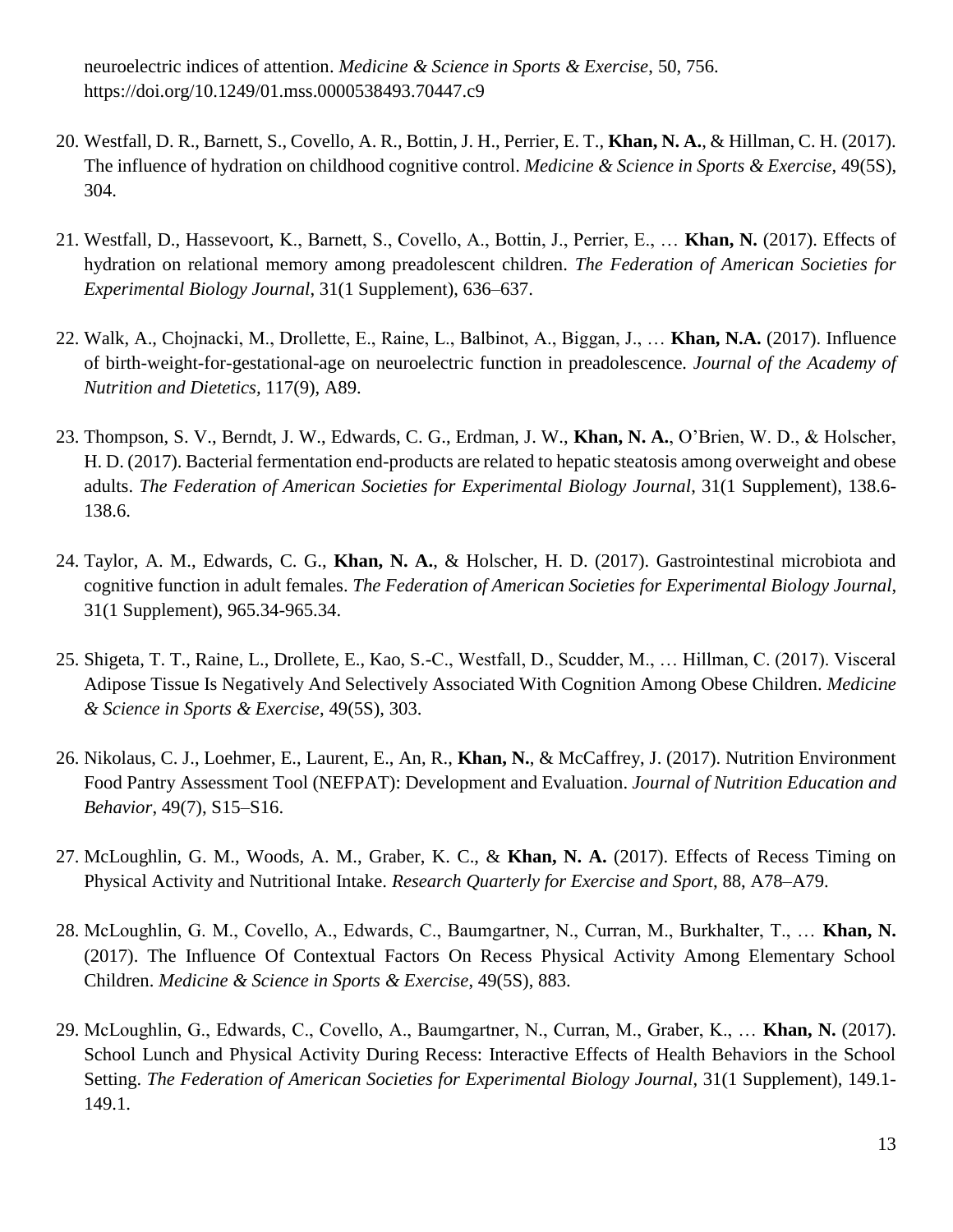- 30. Hou, A. Y., Kaczmarek, J. L., **Khan, N. A.**, & Holscher, H. D. (2017). Dietary Fiber and the Human Gastrointestinal Microbiota as Predictors of Bone Health. *The Federation of American Societies for Experimental Biology Journal*, 31(1 Supplement), lb322-lb322.
- 31. Edwards, C., Walk, A., Thompson, S., Mullen, S., Holscher, H., & **Khan, N.** (2017). Domain-specific relationships between cognitive control and disordered eating attitudes. *The Federation of American Societies for Experimental Biology Journal*, 31(1 Supplement), 150.3-150.3.
- 32. Edwards, C., Walk, A., Baumgartner, N., Chojnacki, M., Covello, A., Evensen, J., … **Khan, N.** (2017). Relationship between whole grain consumption and selective attention: a behavioral and neuroelectric approach. *Journal of the Academy of Nutrition and Dietetics*, 117(9), A93.
- 33. Dietrich, J. R., Kaczmarek, J. L., Reeser, G. E., **Khan, N. A.**, & Holscher, H. D. (2017). Assessment of dietary intervention compliance of subjects participating in an ongoing randomized controlled trial. *The Federation of American Societies for Experimental Biology Journal* (Vol. 31, p. lb366-lb366).
- 34. Covello, A. R., Nikolaus, C. J., Curran, M. R., Edwards, C. G., Baumgartner, N. W., Liu, R. H., … **Khan, N. A.** (2017). Examining the role of habitual physical activity in the food insecurity-obesity paradox. *The Federation of American Societies for Experimental Biology Journal*, 31(1 Supplement), 726–791.
- 35. Chojnacki, M., Edwards, C., Baumgartner, N., Walk, A., Covello, A., Reeser, G., … **Khan, N.** (2017). Weight status and visceral adiposity are related to intraindividual variability in cognitive function *Journal of the Academy of Nutrition and Dietetics*, 117(9), A38.
- 36. Baumgartner, N. W., Walk, A. M., Edwards, C. G., Curran, M. R., Covello, A. R., Reeser, G. E., & **Khan, N. A.** (2017). Sedentary Time is Inversely Related to Behavioral and Neuroelectric Indices of Cognitive Control. *The Federation of American Societies for Experimental Biology Journal*, 31(1 Supplement), 1014–1076.
- 37. Baumgartner, N. W., Walk, A. M., Edwards, C. G., Covello, A. R., Curran, M. R., Reeser, G. E., … **Khan, N. A.** (2017). Habitual Physical Activity Moderates the Negative Influence of Adiposity on Cognitive Control. *Medicine & Science in Sports & Exercise*, 49(5S), 213.
- 38. Balbinot, A., Chojnacki, M., Drollette, E., Raine, L., Walk, A., Biggan, J., … **Khan, N.** (2017). Differences In Timing of Developmental Milestones Across Vaginally vs. Cesarean-section Delivered Infants: A Retrospective Study *Journal of the Academy of Nutrition and Dietetics*, 117(9), A85.
- 39. Curran, M. R., Raine, L. B., Pontifex, M. B., Castelli, D. M., Hillman, C. H., & **Khan, N. A.** (2016). Accumulation of Fat Mass During the School Year is Associated with Lower Gains in Math Achievement and Cognitive Control among Preadolescent Children. *The Federation of American Societies for Experimental Biology Journal*, 30(1 Supplement), lb320-lb320.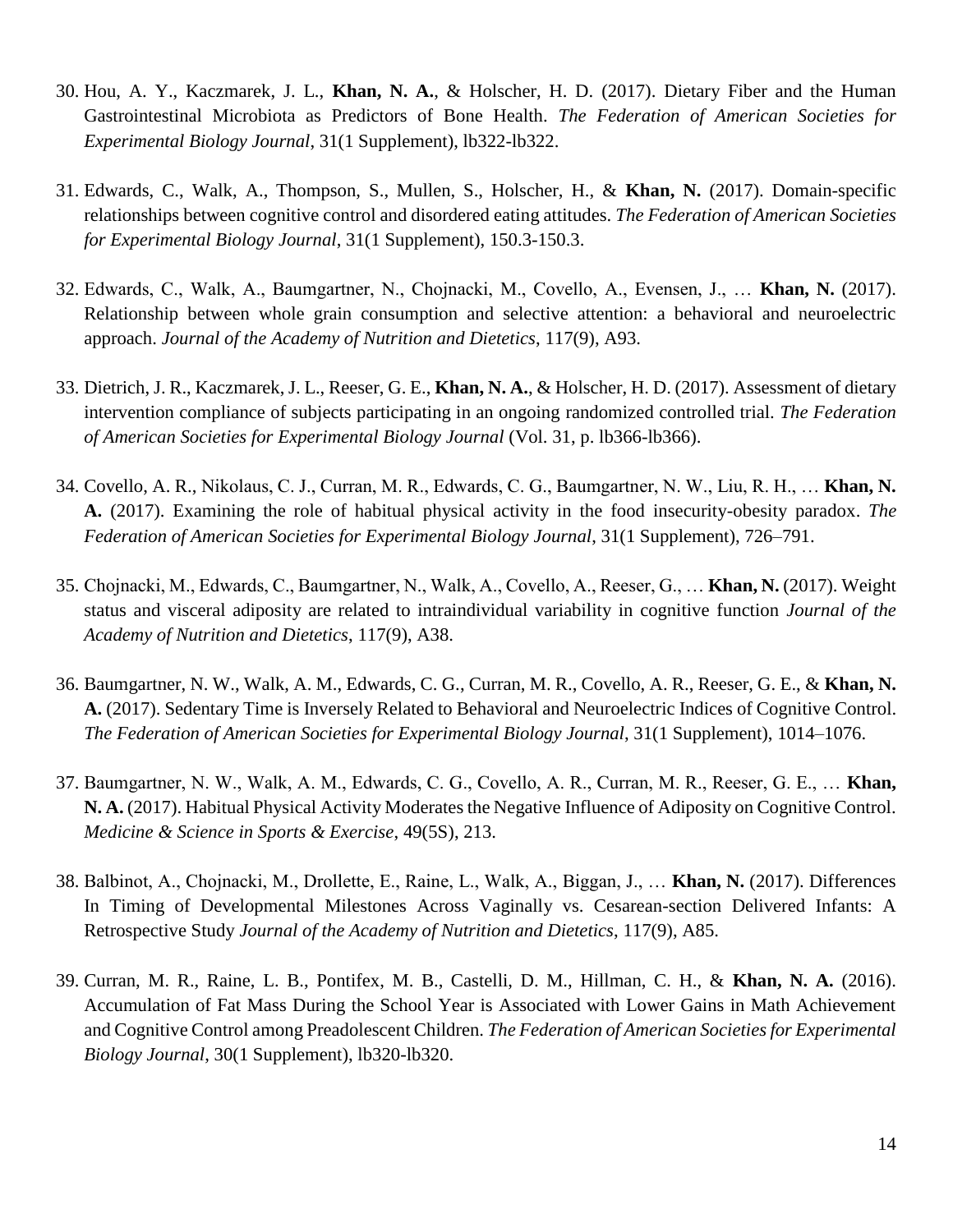- 40. Covello, A. R., Baumgartner, N. W., Curran, M. R., Reeser, G. E., Cohen, N. J., Kramer, A. F., … **Khan, N. A.** (2016). The Sexual Dimorphic Relationship Between Dietary Fiber Intake and Visceral Adipose Tissue. *The Federation of American Societies for Experimental Biology Journal*, 30(1 Supplement), lb228-lb228.
- 41. Baumgartner, N. W., Covello, A. R., Reeser, G. E., Cohen, N. J., Kramer, A. F., Barbey, A. K., … **Khan, N. A.** (2016). Moderate To Vigorous Physical Activity Influences Aerobic Capacity Independent Of Body Composition. *Medicine & Science in Sports & Exercise*, 48(5S), 204.
- 42. Walk, A., Raine, L., Moulton, C., Kuchan, M., Cohen, N., Kramer, A., … **Khan, N.** (2016). Macular Carotenoids Are Positively Related to Academic Achievement In Pre-Adolescent Children. *Clinical Nutrition*, 35, S255–S256.
- 43. Walk, A. M., Raine, L. B., Cohen, N. J., Kramer, A. F., Hillman, C. H., & **Khan, N. A.** (2016). High-fit Children Exhibit Greater Resilience to the Transient Effects of Sucralose on Cognitive Control. *Medicine & Science in Sports & Exercise*, 48(5S), 1050.
- 44. Walk, A., **Khan, N.**, McCorkle, S., Drollette, E., Raine, L., Kramer, A., … Hillman, C. (2016). The Role of Macular Pigment Optical Density in Children's Attentional Control and Academic Achievement. *Psychophysiology*, 53, S89–S89.
- 45. Raine, L., Cohen, N., Kramer, A., Hillman, C., & **Khan, N.** (2016b). From visceral fat to brain function: The selectively negative influence of central adiposity on neuroelectric indices in preadolescent children. *The Federation of American Societies for Experimental Biology Journal*, 30(1 Supplement), 679.1-679.1.
- 46. Raine, L., Cohen, N., Kramer, A., Hillman, C., & **Khan, N.** (2016a). Carbohydrates differentially influence children's efficiency during cognitive control tasks. *The Federation of American Societies for Experimental Biology Journal*, 30(1 Supplement), 679.2-679.2.
- 47. **Khan, N.**, Raine, L., Drollette, E., Scudder, M., Kramer, A., Donovan, S., & Hillman, C. (2015). Gestational Deficits have Selectively Negative Long-Term Effects on Cognitive Control among Female Preadolescents. *The Federation of American Societies for Experimental Biology Journal*, 29(1 Supplement), 900.18.
- 48. **Khan, N.**, Raine, L., Winter, A., Cohen, N., & Kramer, A. (2015). Differential Effects of Carbohydrates on Changes in Acute Childhood Cognitive Control. *The Federation of American Societies for Experimental Biology Journal*, 29(Supplement), 392.3.
- 49. Drollette, E. S., Raine, L. B., Scudder, M. R., Pontifex, M. B., Moore, R. D., Kao, S.-C., … Hillman, C. H. (2015). Dimorphic sex differences in conflict monitoring and the flexible modulation of cognitive control in young children: an ERP investigation. *Psychophysiology*, 52, S50–S50.
- 50. Scudder, M. R., Drollette, E. S., Raine, L. B., Pontifex, M. B., Moore, R. D., Kao, S.-C., … Hillman, C. H. (2015). The influence of socioeconomic factors on neuroelectric, cognitive, and academic achievement in preadolescent children. *Psychophysiology*, 52, S50–S50.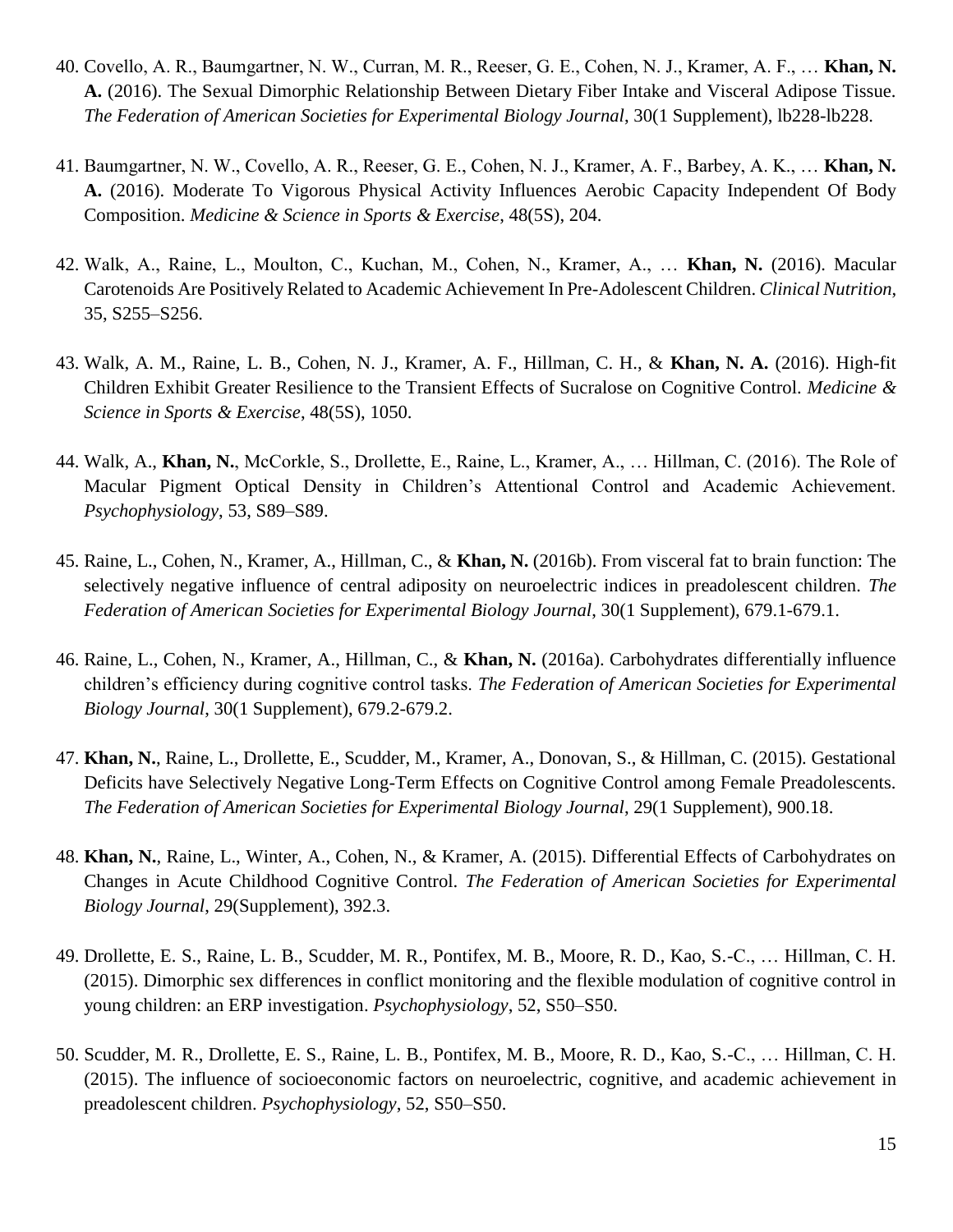- 51. Raine, L. B., Pontifex, M. B., **Khan, N. A.**, Scudder, M. R., Drollette, E. S., Moore, R. D., … Hillman, C. H. (2014). The fitkids randomized controlled trial: effects of physical activity on cognitive and brain health in children. *Psychophysiology*, 51, S18–S18.
- 52. Lynch, B., Verstynen, T., Weinstein, A. M., **Khan, N. A.**, Raine, L. B., Scudder, M. R., … Erickson, K. I. (2014). Dissociable effects of lean mass versus fat mass on neuromorphology in children. *American Psychosomatic Society*.
- 53. **Khan, N.**, Raine, L., Drollette, E., Scudder, M., Pontifex, M., & Hillman, C. (2014). Differences in cognitive flexibility between healthy weight and obese children: an ERP study (629.6). *The Federation of American Societies for Experimental Biology Journal*, 28(1 Supplement), 629.6.
- 54. **Khan, N.**, Raine, L., Drollette, E., Scudder, M., Cohen, N., Kramer, A., & Hillman, C. (2014). Associations between diet quality and cognitive control in childhood (124.1). *The Federation of American Societies for Experimental Biology Journal*, 28(1 Supplement).
- 55. Drollette, E. S., **Khan, N. A.**, Raine, L. B., Scudder, M. R., Moore, R. D., Komisarz, C. E., … Hillman, C. H. (2014). The sexual dimorphic pattern of central adiposity on ERPs in 8-to 10-year-old children. *Psychophysiology*, 51, S18–S18.
- 56. Scudder, M. R., **Khan, N. A.**, Lambourne, K., Herrmann, S., Drollette, E. S., Washburn, R., … Hillman, C. H. (2013). Aerobic Fitness And Hdl Cholesterol are Independently Associated with Children's Cognitive Performance. *Medicine & Science in Sports & Exercise*, 45(5), 121.
- 57. Raine, L. B., **Khan, N. A.**, Drollette, E. S., Scudder, M. R., Cohen, N. J., Kramer, A. F., & Hillman, C. H. (2013). Towards a better understanding of the negative relationship between adiposity and cognitive health in prepubertal children. *The Federation of American Societies for Experimental Biology Journal*, 27(MeetingAbstracts), 852.5.
- 58. **Khan, N. A.**, Baym, C. L., Raine, L. B., Drollette, E. S., Scudder, M. R., Kramer, A. F., … Hillman, C. H. (2013). Central adiposity predicts hippocampal-dependent relational memory in prepubertal children. *The Federation of American Societies for Experimental Biology Journal*, 27.
- 59. Pontifex, M. B., Kamijo, K., Scudder, M. R., Raine, L. B., **Khan, N. A.**, Evans, E. M., … Hillman, C. H. (2012). The differential association between adiposity, fitness, and cognitive control in preadolescent children. *Psychophysiology*, 49, S100–S100.
- 60. **Khan, N. A.**, Raine, L. B., Drollette, E., Scudder, M., Pontifex, M., Castelli, D. M., … Evans, E. M. (2012). Television viewing and intake of added sugars related to increased central adiposity in prepubertal children. *The Federation of American Societies for Experimental Biology Journal*, 26(Meeting Abstracts), 369.5.
- 61. Kamijo, K., Pontifex, M. B., **Khan, N. A.**, Raine, L. B., Scudder, M. R., Drollette, E. S., … Hillman, C. H. (2012). Childhood obesity and action monitoring. *Psychophysiology*, 49, S89–S89.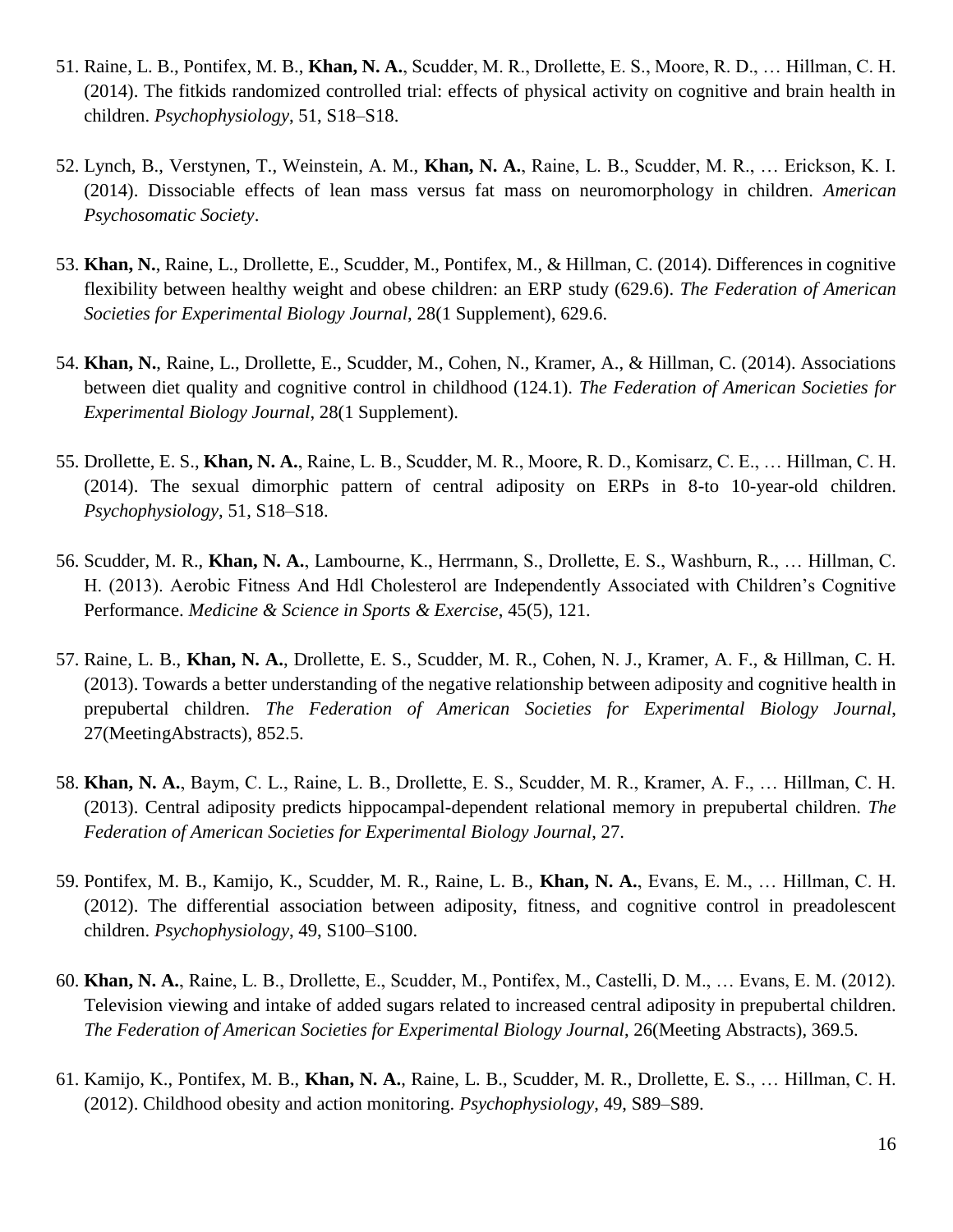- 62. Nasti, C. J., **Khan, N. A.**, Evans, E. M., & Chapman-Novakofski, K. . (2011). Using a Teaching Partnership to Improve Nutrition and Exercise in College Students. *NACTA Journal*.
- 63. **Khan, N.**, Richey, A., Drollette, E., Scudder, M., Pontifex, M., Castelli, D., … Evans, E. (2011). Maternal Level of Education Is Negatively Related to Television Watching and Adiposity in Prepubertal Children. *Journal of Nutrition Education and Behavior*, 43(4), S33.
- 64. **Khan, N. A.**, Richey, A. L., Drollette, E., Scudder, M., Pontifex, M., Castelli, D. M., … Evans, E. M. (2011). Gender and race differences in bone mineral density, fat, and lean mass among black and white prepubertal children. *The Federation of American Societies for Experimental Biology Journal*, 25(Meeting Abstracts), 332.3.
- 65. Kamijo, K., Pontifex, M. B., Scudder, M. R., Drollette, E. S., **Khan, N. A.**, Castelli, D. M., … Hillman, C. H. (2011). Body mass and inhibitory control in preadolescent children. *Psychophysiology*, 48, S56–S56.
- 66. **Khan, N.**, Nasti, C., Evans, E., & Chapman-Novakofski, K. (2008). Peer education, exercising and eating right (PEER): determining changes in student self-efficacy and outcome expectations in a teaching partnership*. The Federation of American Societies for Experimental Biology Journal*, 22(1 Supplement), 684.
- 67. **Khan, N. A.**, Nasti, C., Evans, E. M., & Chapman-Novakofski, K. (2008). Implementing a Peer Delivered Self-Efficacy Based Undergraduate Course in Nutrition and Kinesiology. *Journal of the American Dietetic Association*, 108(9), A95.
- 68. **Khan, N.**, Nasti, C., Evans, E., & Chapman-Novakofski, K. (2007b). Peer education, exercising and eating right (PEER): training of peer educators in an undergraduate teaching partnership. *The Federation of American Societies for Experimental Biology Journal*, 21(6), LB50-LB50.
- 69. **Khan, N.**, Nasti, C., Evans, E., & Chapman-Novakofski, K. (2007a). Peer Education, Exercising and Eating Right (PEER): an Undergraduate Faculty Teaching Partnership. *Journal of Nutrition Education and Behavior*, 39(4), S90.
- 70. Davis, N., **Khan, N. A.**, Toston, T., Zanovec, M., Vidrine, K., Tuuri, G., & Loftin, M. J. (2006). Fracture risk assessment in African-American women using quantitative ultrasound of the os calcis. *Medicine & Science in Sports & Exercise*.

## **Symposia Chaired & Symposia Presentations**

#### **Symposia Chaired**

- 1. Nutritional Implications for Brain and Cognition, Nutrition 2019, Baltimore, MD
- 2. Nutritional Implications for Brain and Cognition, Nutrition 2018, Boston, MA
- 3. Nutrition across the Lifespan: Nutrition, Neurobiology, Mood and Behavior, Experimental Biology 2017, Chicago, IL
- 4. Translation of Nutritional Science and Food Science and Technology in Nutrition, Experimental Biology 2017, Chicago, IL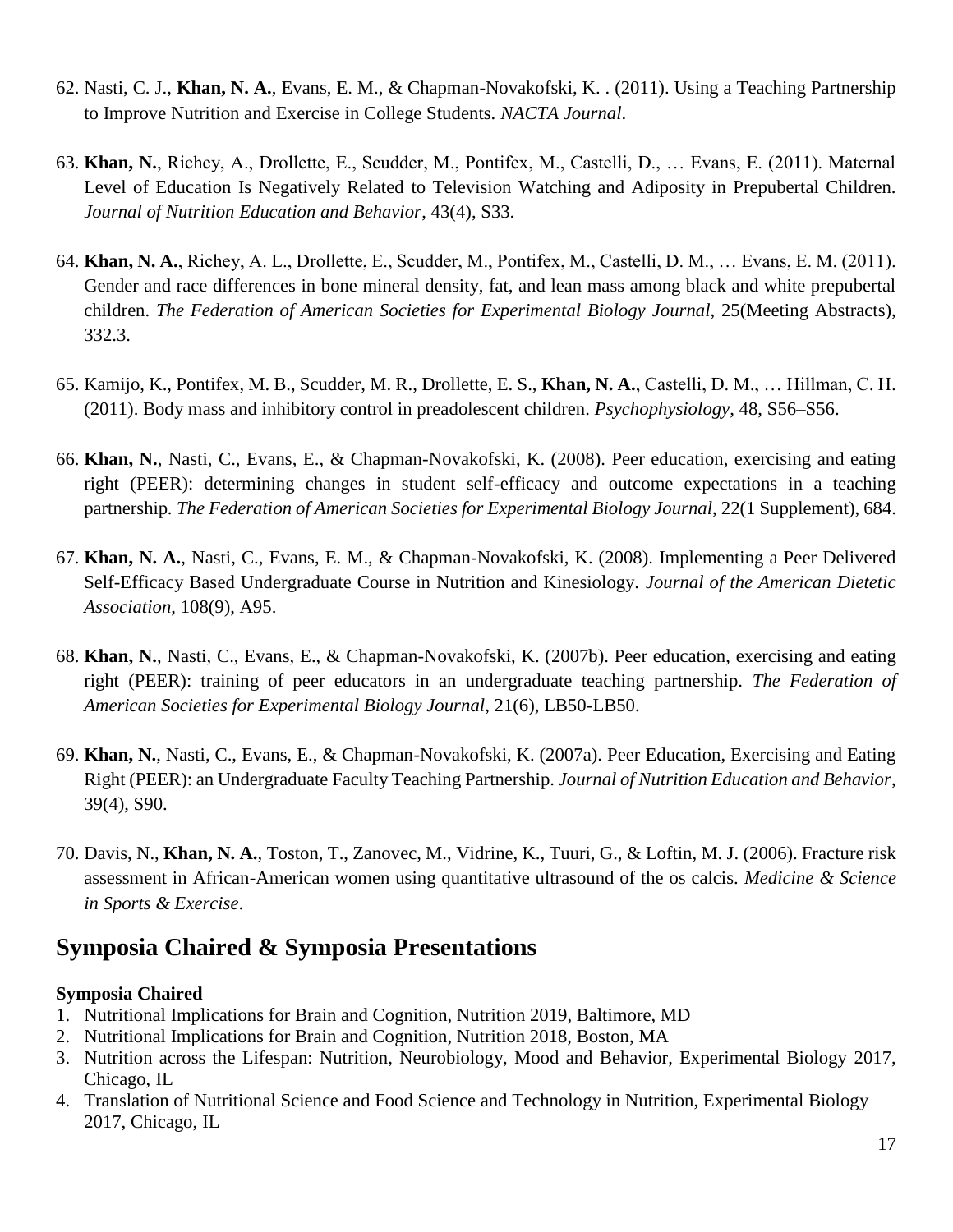- 5. Nutrition across the Lifespan: Nutrition, Neurobiology, Mood and Behavior, Experimental Biology 2016, San Diego, CA
- 6. Neurocognition: The Food-Brain Connection, Experimental Biology 2014, San Diego, CA

### **Invited Lectures and Symposia (International)**

- 1. **Khan, N.A.** "The Role of Avocados in Promoting Cognitive Health". World Avocado Congress, Medellin, Colombia, September 2019.
- 2. **Khan, N.A.** "Retinal Carotenoids and Childhood Cognitive Function and Achievement". Brain and Ocular Nutrition Conference. Downing College, Cambridge University, UK, July 2018.
- 3. **Khan, N.A.** "The Influence of Diet and Obesity on Cognitive Function". Hydration for Health Conference, Danone Nutricia, Évian-les-Bains, France, June 2018.
- 4. **Khan, N.A.** "The Relation of Total Water Intake to Cognitive Function among Prepubertal Children". Hydration for Health Conference, Danone Nutricia, Évian-les-Bains, France, June 2014.
- 5. **Khan, N.A.** "Lutein & Brain: Early Development to Childhood". Kemin Nutrition Webinar, November, 2020.

### **Invited Lectures and Symposia (National)**

- 1. **Khan, N.A.** "Nutrition Effects on Brain and Cognition in Children". Nestle Nutrition Institute Webinar, August 2020.
- 2. **Khan, N.A.** "Obesity, Health Behaviors, and Childhood Cognitive Health". International Life Sciences Institute North America Webinar, September 2020.
- 3. **Khan, N.A.** "Effects of 12-Week Avocado Consumption on Cognitive Function among Adults with Overweight and Obesity". Hass Avocado Board Webinar, September 2020.
- 4. **Khan, N.A.** "Childhood Health Behaviors, Obesity, and Cognitive Function". OSF Healthcare Webinar, April 2021.
- 5. **Khan, N.A.** "Physiological Mechanisms by which Nutrients Influence Mental Function". Science and Consumer Perceptions of Brain Health Ingredients Summit, Bayer Consumer HealthCare. Whippany, NJ, September 2019.
- 6. **Khan, N.A.** "Brain Health and Kids: Lutein & Zeaxanthin's Role in Cognitive Control and Academic Skills". Kemin Nutrition, September 2019.
- 7. **Khan, N.A.** "The Influence of Diet and Obesity on Cognitive Function". Eastern Illinois Academy of Nutrition and Dietetics Webinar, January 2018.
- 8. **Khan, N.A.** "Diet and Physical Activity: Implications for Attention and Memory in Childhood". Children's Nutrition Research Center, Baylor College of Medicine. Houston, TX, January 2018.
- 9. **Khan, N.A.** "The Influence of Diet and Obesity on Cognitive Function". Diabetes and Obesity Research Institute (DORI) Annual Symposium, University of Southern California. Los Angeles, CA, February 2018.
- 10. **Khan, N.A.** "Diet and Obesity Implications for Attention and Memory in Childhood". Symposium at the International Conference on Learning and Memory at University of California. Irvine, CA, April 2018.
- 11. **Khan, N.A.** "The Gut-Brain Highway: Can Traffic be regulated by Diet?". Symposium at the Food and Nutrition Conference and Expo, Academy of Nutrition and Dietetics. Boston, MA, October 2016.
- 12. **Khan, N.A.** "The Influence of Diet and Adiposity on Childhood Neurocognitive Function". Presidential Invited Symposium: Juvenile Obesity, Brain, and Cognition at the Eastern Psychological Association's Annual Meeting. New York, NY, March 2016.
- 13. **Khan, N.A.** "Pediatric Neurocognitive Development: Emerging Insights and Applications in Nutrition". Symposium at Experimental Biology Conference. Boston, MA, April 2015.
- 14. **Khan, N.A.** "Nutrition, Hydration and Cognition: New Frontier". Satellite Lecture at American College of Sports Medicine Annual Meeting. San Diego, CA, April 2015.
- 15. **Khan, N.A.** "The Influence of Adiposity and Diet on Childhood Cognitive Control and Relational Memory". Symposium on Childhood Obesity and Cognition. American University, Washington, DC, October 2014.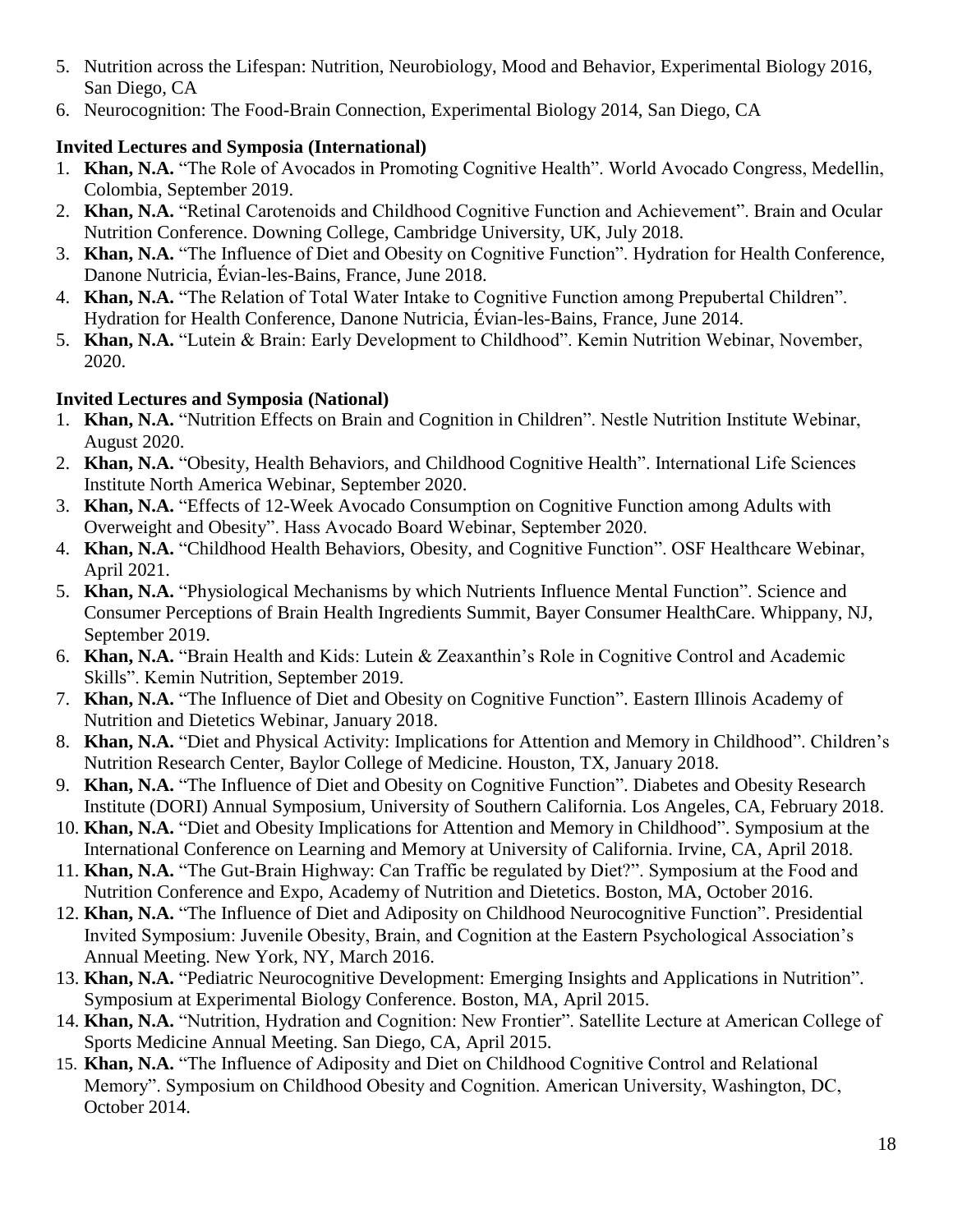### **Invited Lectures and Symposia (Local)**

- 1. **Khan, N.A.** "Macular Xanthophylls and Cognitive Function". Neuroscience Program Seminar Series. University of Illinois, March 2020
- 2. **Khan, N.A.** "Retinal Carotenoids: A Nutritional Window into Brain and Cognition". Division of Nutritional Sciences Symposium. University of Illinois, April 2019.
- 3. **Khan, N.A.** "Retinal Carotenoids and Cognitive Health among Persons with Multiple Sclerosis". Inaugural Illinois Multiple Sclerosis Research Day. University of Illinois, April 2019.
- 4. **Khan, N.A.** "Health Behaviors, Adiposity, and Childhood Cognitive Function". First 1000 Days Symposium. University of Illinois, September 2018.

## **Grants**

### **External Grants (Pending Decision)**

| <b>Investigators</b>                                                            | <b>Agency</b>                                 | <b>Title</b>                                                                                               | $\text{Year}(s)$ | <b>Funding</b> | <b>Score</b>                          |
|---------------------------------------------------------------------------------|-----------------------------------------------|------------------------------------------------------------------------------------------------------------|------------------|----------------|---------------------------------------|
| PI: NA Khan<br>Co-Is: S Mullen,<br>CH Hillman, NJ<br>Cohen, L Renzi-<br>Hammond | <b>National Institutes</b><br>of Health (RO1) | <b>Enhancing Children's Cognitive</b><br><b>Function and Achievement</b><br>through Carotenoid Consumption | 2021-2026        | \$3,669,835    | Impact Score: 24<br>Percentile: $8th$ |

#### **Funded External Grants**

| <b>Investigators</b>                           | <b>Funding Agency</b>                                                                                              | <b>Title</b>                                                                                                                            | Year(s)                  | <b>Funding</b> |
|------------------------------------------------|--------------------------------------------------------------------------------------------------------------------|-----------------------------------------------------------------------------------------------------------------------------------------|--------------------------|----------------|
| PI: NA Khan<br>Co-I: AM Walk                   | <b>Egg Nutrition Center</b>                                                                                        | Influence of Egg Consumption on Cognitive<br>and Visual Function in Early Childhood                                                     | 2020-2023                | \$210,721      |
| PI: NA Khan<br>$Co-I: HD$<br>Holscher          | Tate and Lyle<br>Ingredients                                                                                       | Effects of Soluble Corn Fiber Consumption<br>on Cognitive Function and Gastrointestinal<br>Microbiota                                   | 2021-2023                | \$548,911      |
| PI: KA Richards<br>Co-I: NA Khan               | Illinois State Board of<br>Education                                                                               | Illinois Physical Activity and Life Skills<br>(iPALS) Wellness Program: Summer<br>(Elementary)                                          | 2021                     | \$169,225      |
| PI: S Aguinaga<br>Co-I: NA Khan                | University of Illinois at<br>Chicago                                                                               | <b>OCEAN: Optimizing Cognition via Exercise</b><br>and Nutrition                                                                        | 2021-2022                | \$75,371       |
| PI: S Donovan<br>Co-I: NA Khan                 | National Institutes of<br>Health (RO1)                                                                             | Dietary and microbial predictors of<br>childhood obesity risk                                                                           | $7/1/17 - 6/30/22$       | \$2,779,941    |
| PI: NA Khan<br>Co-Is: R Motl, B<br>Adamson     | National Institutes of<br>Health - Rehabilitation<br><b>Research Resource to</b><br><b>Enhance Clinical Trials</b> | Lutein and multiple sclerosis experimental<br>study (LuMES): A randomized pilot trial                                                   | $7/1/19 - 6/30/20$       | \$63,394       |
| PI: HD Holscher<br>Co-Is: NA Khan,<br>NA Burd  | Almond Board of<br>California                                                                                      | Effect of almond consumption on the<br>gastrointestinal microbiota and postprandial<br>glucose handling in overweight & obese<br>adults | $11/04/19$ -<br>11/30/21 | \$409,086      |
| PI: HD Holscher<br>Co-Is: NA Khan,<br>M Miller | National Honey Board                                                                                               | Daily yogurt plus honey helps support<br>digestive health, regularity, and comfort                                                      | $09/22/19$ -<br>09/21/21 | \$250,000      |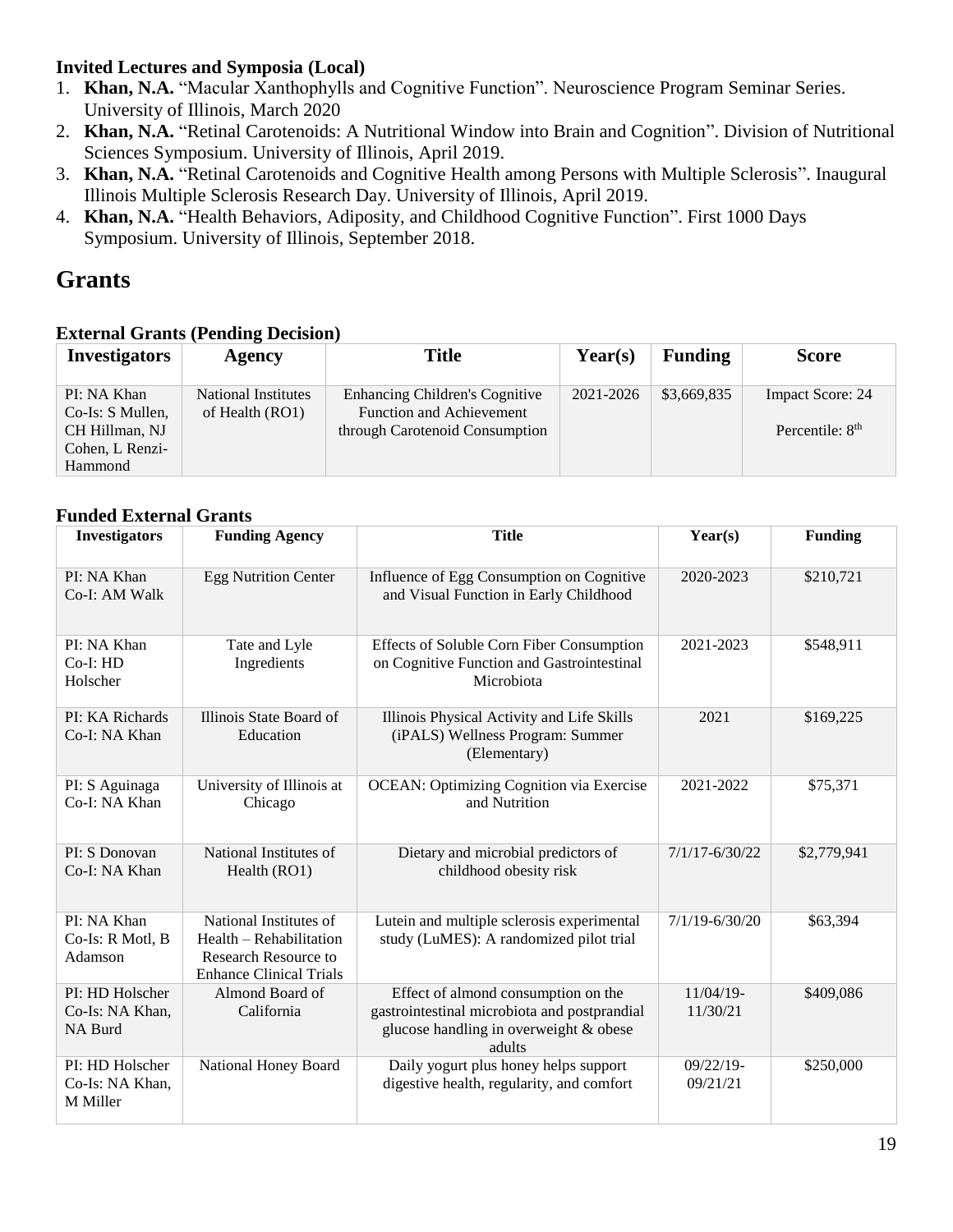| PI: NA Burd<br>Co-Is: NA Khan,<br>M Delisio                       | National Dairy Council                                                           | Dairy food consumption and its effects on<br>inflammation and the postprandial regulation<br>of muscle protein synthesis                                          | 06/01/19-<br>05/31/21     | \$460,293   |
|-------------------------------------------------------------------|----------------------------------------------------------------------------------|-------------------------------------------------------------------------------------------------------------------------------------------------------------------|---------------------------|-------------|
| PI: AK Richards<br>Co-I: NA Khan                                  | Illinois State Board of<br>Education                                             | Fostering a comprehensive approach to<br>wellness through a summer learning<br>initiative                                                                         | $05/23/19-$<br>06/30/20   | \$87,784    |
| PI: N Khan<br>Co-Is: A Walk                                       | National Dairy Council                                                           | Cross-sectional and longitudinal predictors of<br>cognitive control and early academic abilities<br>among preschool children                                      | 05/01/2018-<br>04/30/2022 | \$671,805   |
| PI: N Burd<br>Co-Is: N Khan, S<br>Petruzzello                     | National Cattlemen's<br><b>Beef Association</b>                                  | The role of beef ingestion in supporting<br>exercise-derived benefits for the muscle-<br>brain interconnect                                                       | 2018-2019                 | \$74,187    |
| PI: NA Khan<br>Co-PI: HD<br>Holscher, L<br>Renzi-Hammond          | <b>Egg Nutrition Center</b>                                                      | Correlational and intervention effects of egg<br>consumption on macular carotenoids,<br>cognition, and achievement                                                | 08/01/17-<br>07/31/19     | \$219,631   |
| PI: N Khan<br>Co-Is: R Motl, L<br>Labriola                        | <b>National Multiple</b><br><b>Sclerosis Society</b>                             | Retinal lutein and visual health in multiple<br>sclerosis                                                                                                         | $3/1/17 - 2/28/19$        | \$43,051    |
| PI: R An<br>Co-Is: N Khan, S<br>Nickols-<br>Richardson            | National Cattlemen's<br><b>Beef Association</b>                                  | Beef consumption in relation to cognitive<br>function across the life course: a systematic<br>review                                                              | 02/01/2019-<br>08/31/2019 | \$34,909    |
| PI: N Burd<br>Co-Is: N Khan, S<br>Petruzzello                     | National Cattlemen's<br><b>Beef Association</b>                                  | The role of beef ingestion in supporting<br>exercise-derived benefits for the muscle-<br>brain interconnect                                                       | $07/01/18$ -<br>06/30/19  | \$74,187    |
| PI: NA Khan<br>Co-PI: HD<br>Holscher<br>Co-Is: N Burd, B<br>Fiese | Hass Avocado Board                                                               | Investigating the effects of avocado intake on<br>metabolic and cognitive health: a systems<br>approach                                                           | $12/1/15$ -<br>12/31/18   | \$887,221   |
| PI: N Burd<br>Co-Is: N Khan,<br>M DeLisio                         | National Cattlemen's<br><b>Beef Association</b>                                  | The influence of regular beef consumption<br>and protein density of the diet on training<br>induced gains in muscle strength and<br>performance in healthy adults | $7/1/16 - 6/30/18$        | \$253,626   |
| PI: N Khan<br>Co-Is: A Walk                                       | National Dairy Council                                                           | Diet quality and cognitive control function in<br>early childhood: a pilot study                                                                                  | $8/1/16 - 6/30/18$        | \$143,487   |
| PI: J McCaffrey<br>Co-Is: N Khan,<br>R An                         | <b>USDA</b> North Central<br><b>Nutrition Education</b><br>Center for Excellence | Evaluating the a multi-modal community<br>nutrition education modal within SNAP-Ed<br>and EFNEP (phase 2)                                                         | $2/1/16 - 8/31/18$        | \$56,200    |
| PI: NA Khan<br>Co-Is: NJ<br>Cohen, CH<br>Hillman, AF<br>Kramer    | <b>Abbott Laboratories</b>                                                       | The effects of fortified nutritional<br>supplementation on cognition, memory, and<br>achievement                                                                  | $5/16/12-$<br>12/31/18    | \$2,261,636 |
| PI: NA Khan<br>Co-I: CH<br>Hillman                                | Danone Nutricia                                                                  | The effects of hydration on brain, cognition,<br>memory & achievement in childhood                                                                                | $6/1/14-$<br>12/31/18     | \$718,990   |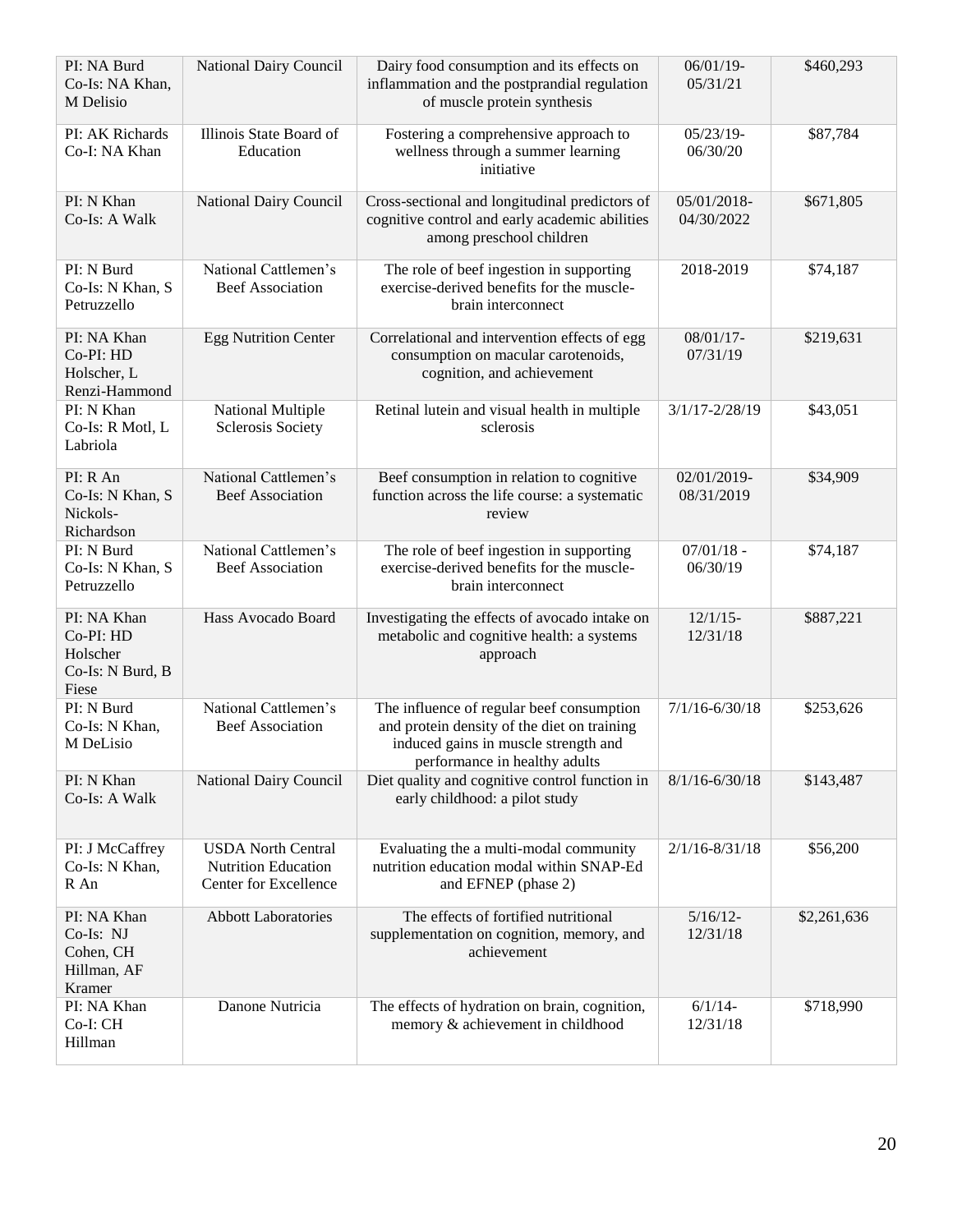| PI: NA Khan<br>Co-Is: J Biggan,<br>HD Holscher, NJ<br>Cohen, CH<br>Hillman, AF<br>Kramer | <b>Abbott Laboratories</b>                                                       | Retrospectively studying the effects of early<br>life nutrient intake on cognitive function and<br>brain health in preadolescent children | $8/16/15$ -<br>12/31/17 | \$179.433 |
|------------------------------------------------------------------------------------------|----------------------------------------------------------------------------------|-------------------------------------------------------------------------------------------------------------------------------------------|-------------------------|-----------|
| PI: J McCaffrey<br>Co-Is: N Khan,<br>R An                                                | <b>USDA</b> North Central<br><b>Nutrition Education</b><br>Center for Excellence | Evaluating a multi-modal community<br>nutrition education modal within SNAP-Ed<br>and EFNEP                                               | $9/1/15 - 9/1/17$       | \$50,000  |

### **Funded Internal Grants**

| <b>Investigators</b>                                                       | <b>Funding</b><br><b>Agency</b>                                                       | <b>Title</b>                                                                                                          | <b>Funding</b><br>Year(s) | <b>Total</b><br><b>Funding</b> |
|----------------------------------------------------------------------------|---------------------------------------------------------------------------------------|-----------------------------------------------------------------------------------------------------------------------|---------------------------|--------------------------------|
| PI: NA Khan<br>Co-I: J. Erdman,<br>Jr.                                     | Division of<br><b>Nutritional Sciences</b>                                            | Lutein Supplementation for Cognitive Function<br>in Multiple Sclerosis: A Pilot Study                                 | 2020-2022                 | \$20,000                       |
| PI: NA Khan                                                                | <b>UIUC</b> Research<br>Board                                                         | Acute Exercise and Cognitive Function:<br>Examining the Role of Weight Status and<br><b>Exercise-Induced Myokines</b> | 2020-2022                 | \$29,960                       |
| PI: NA Khan<br>$Co-Is: S$<br>Donovan, Aditi<br>Das, B Sutton,<br>W O'Brien | Division of<br><b>Nutritional Sciences</b><br>(50th Anniversary)                      | Role of hepatic steatosis and lipid metabolites in<br>childhood cognition and brain health                            | 2019-2020                 | \$49,980                       |
| PI: NA Khan<br>$Co-Is: S$<br>Donovan, B<br>Meline                          | Division of<br><b>Nutritional Sciences</b><br>(Vision $20/20$ )                       | Examining prenatal and postpartum weight gain<br>and retention as contributors to maternal<br>carotenoid status       | 10/18-10/20               | \$20,000                       |
| PI: NA Khan<br>$Co-Is$ : M<br>Browning, A<br>Schwingel, HD<br>Holscher     | <b>Christopher Family</b><br>Foundation Food &<br><b>Family Program</b><br>Seed Grant | Gardening and family health: elucidating the role<br>of the human and environmental microbiota                        | $04/17 - 04/19$           | \$50,000                       |
| PI: HD Holscher<br>Co-Is: NA Khan,<br>K. Wilund, B<br>O'Brien              | Division of<br><b>Nutritional Sciences</b><br>(Vision $20/20$ )                       | Hepatic steatosis as a novel target for a dietary<br>fiber intervention in overweight and obese adults                | $10/16 - 10/18$           | \$20,000                       |
| PI: NA Khan<br>Co-Is: HD<br>Holscher, J<br>Biggan, M<br>DeLisio            | Division of<br><b>Nutritional Sciences</b><br>(Vision 20/20)                          | The effects of probiotics and prebiotics on<br>behavioral and biological markers of cognition<br>and stress           | $9/15 - 9/18$             | \$20,000                       |
| PI: M DeLisio<br>Co-Is: NA Khan                                            | Division of<br><b>Nutritional Sciences</b><br>(Vision $20/20$ )                       | The effects of overweight/obesity and acute<br>dietary protein ingestion on muscle stem cell<br>function              | $10/14 - 10/16$           | \$20,000                       |

## **Teaching Experience**

### **Undergraduate and Graduate Courses (Primary Instructor)**

*University of Illinois, Urbana, IL* Health Behaviors and Cognition (KIN 494) 2021-Present Physical Activity and Cognition (KIN 543) 2017-Present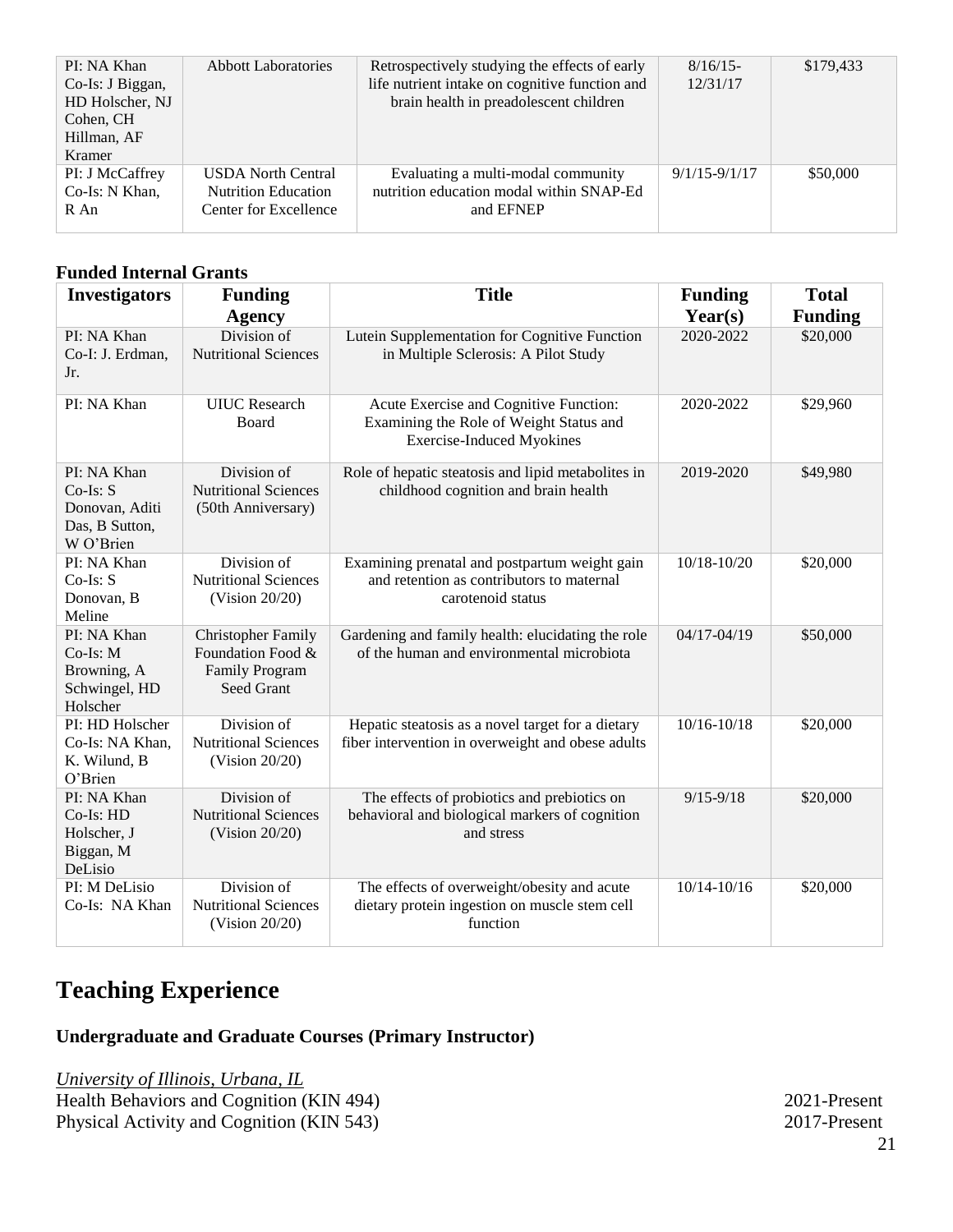| Health Behaviors and Obesity (KIN 494)<br>Foods, Health, and Wellness (KIN 494) | 2015-Present<br>2015-Present |
|---------------------------------------------------------------------------------|------------------------------|
| Nutritional Neuroscience (KIN 494)                                              | 2016                         |
| Parkland College, Champaign, IL<br>Fundamentals of Nutrition (BIO 120)          | 2010-2014                    |
| <b>Invited Lectures</b>                                                         |                              |
| Sedentary Behavior & Health (KIN 594)                                           | 2020                         |
| Interdisciplinary Approaches to Neuroscience I (NEUR 542)                       | 2018-2019                    |
| Survey of Interdisciplinary Health (IHLT 102)                                   | 2017-Present                 |
| Clinical and Applied Exercise Physiology (KIN 452)                              | 2019-Present                 |

# **Mentorship**

## *Postdoctoral Scholars*

| <b>Name</b>                     | <b>Years</b> | <b>Current Position</b>      |
|---------------------------------|--------------|------------------------------|
| Anne McClure Walk,              | 2015-2018    | Assistant Professor, Eastern |
| PhD in Experimental Psychology, |              | Illinois University          |
| Saint Louis University          |              |                              |
|                                 |              |                              |

## *Doctoral Students (Director)*

| <b>Student</b> | <b>Program</b> | <b>Thesis Title/Topic Area</b>            | <b>Completion</b><br><b>Date</b> | <b>Current Position</b>     |
|----------------|----------------|-------------------------------------------|----------------------------------|-----------------------------|
| Grace          | Kinesiology    | Lifestyle and Exercise Effects on         | 05/2018                          | Senior Scientist, Abbott    |
| Niemiro        |                | Circulating Progenitor Cells in Children  |                                  | Nutrition, OH               |
|                |                | and Adults                                |                                  |                             |
| Caitlyn        | Nutritional    | Dietary Modulation of Retinal             | 05/2020                          | Postdoctoral Researcher,    |
| Edwards        | Sciences       | Carotenoids for Cognitive Function        |                                  | Pennsylvania State          |
|                |                |                                           |                                  | University                  |
| <b>Bridget</b> | Nutritional    | Genetic Underpinnings of Dietary          | 05/2020                          | Regulatory Specialist,      |
| Hannon         | Sciences       | <b>Effects on Adiposity and Metabolic</b> |                                  | <b>Abbott Nutrition, OH</b> |
|                |                | Health                                    |                                  |                             |
| Corinne        | Neuroscience   | Effects of Nutrition on Memory and        | 05/2022                          | N/A                         |
| Cannavale      |                | Learning                                  |                                  |                             |
| Nathaniel      | Nutritional    | Effect of Hydration Status on Childhood   | 05/2021                          | N/A                         |
| Willis         | Sciences       | Cognitive Health                          |                                  |                             |
| Shelby Keye    | Kinesiology    | Childhood motor function and              | 05/2023                          | N/A                         |
|                |                | cognitive abilities                       |                                  |                             |
| Arden          | Nutritional    | Childhood obesity, cognitive              | 05/2023                          | N/A                         |
| McMath         | Sciences       | function, and gastrointestinal            |                                  |                             |
|                |                | microbiome                                |                                  |                             |

### *Doctoral Students (Committee Member)*

| <b>Student</b> | <b>Program</b> | <b>Thesis Title/Topic Area</b>        | <b>Completion</b> | <b>Current Position</b>   |
|----------------|----------------|---------------------------------------|-------------------|---------------------------|
|                |                |                                       | <b>Date</b>       |                           |
| Lauren Raine   | Kinesiology    | Obesity, visceral adipose tissue, and | 05/2016           | <b>Research Assistant</b> |
|                |                | cognition in childhood                |                   | Professor, Northeastern   |
|                |                |                                       |                   | University, MA            |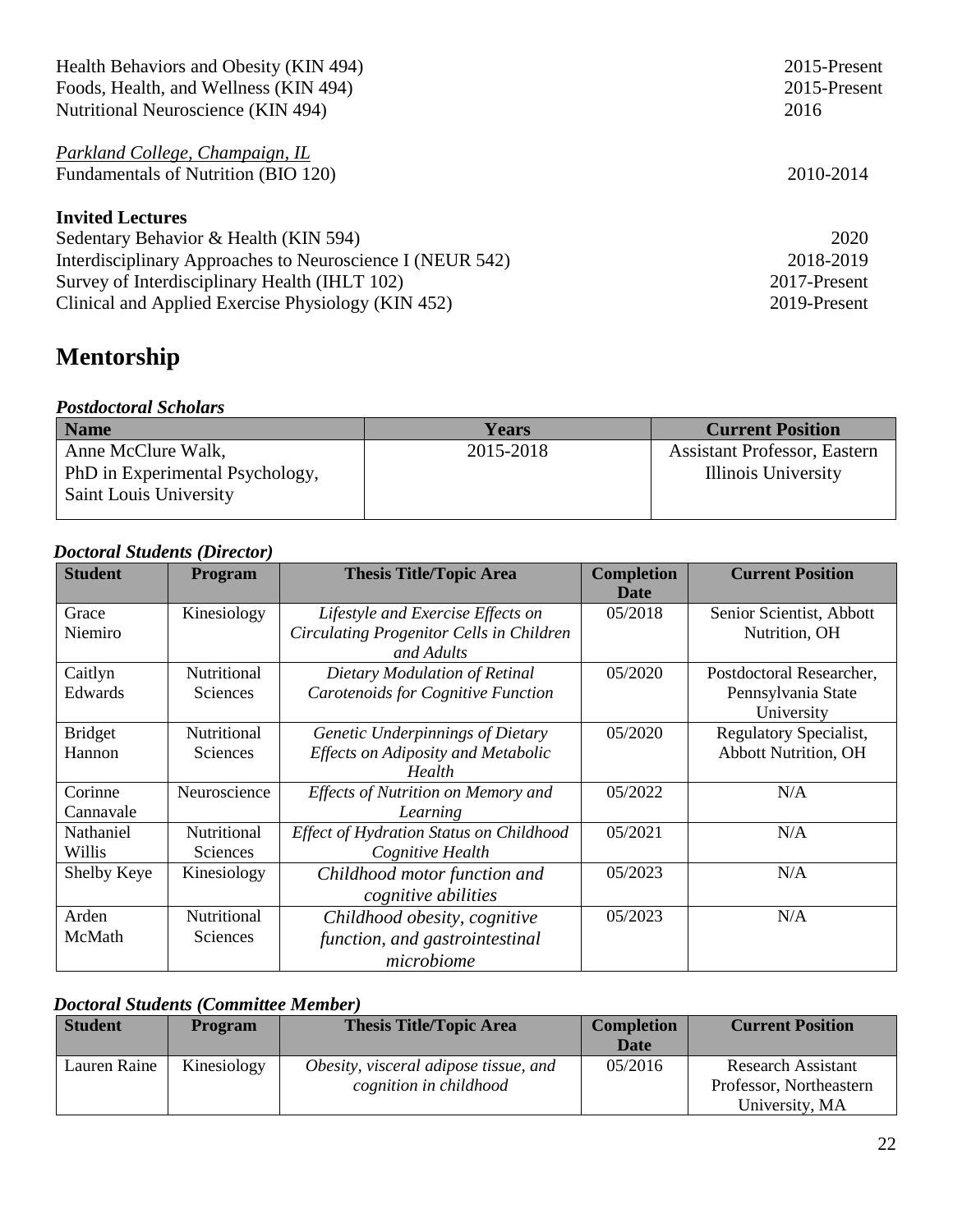| Shih-Chun           | Kinesiology         | The effects of single bouts of moderate- | 05/2017    | Assistant Professor, Purdue       |
|---------------------|---------------------|------------------------------------------|------------|-----------------------------------|
| (Alvin) Kao         |                     | intensity continuous exercise and high-  |            | University, IN                    |
|                     |                     | intensity interval exercise on the       |            |                                   |
|                     |                     | modulations of inhibitory control,       |            |                                   |
|                     |                     | working memory, and long-term memory     |            |                                   |
| Kelsey              | Neuroscience        | The impact of lifestyle factors and      | 05/2018    | <b>Research Development</b>       |
| Hassevoort          |                     | development on relational Memory         |            | Specialist, Interdisciplinary     |
|                     |                     |                                          |            | Health Sciences Institute,        |
|                     |                     |                                          |            | <b>UIUC</b>                       |
| Gabriella           | Kinesiology         | The role of physical education within a  | 08/2018    | Research Fellow,                  |
| McLoughlin          |                     | comprehensive school health program      |            | <b>Implementation Science</b>     |
|                     |                     |                                          |            | Center for Cancer Control,        |
|                     |                     |                                          |            | Washington University in          |
|                     |                     |                                          |            | St. Louis, MO                     |
| Liliana             | Community           | Influences of Maternal Acculturation on  | 08/2018    | <b>Assistant Professor, Emory</b> |
| Aguayo              | Health              | Early Childhood Obesity Risk: from       |            | University                        |
|                     |                     | <b>Countries to Chromosomes</b>          |            |                                   |
| <b>Steve</b>        | Nutrition           | Novel school-based strategies to improve | 05/2019    | Postdoctoral Researcher,          |
| Douglas             | Science,            | participation in the school breakfast    |            | University of Tennessee,          |
|                     | Purdue              | program, diet quality, and cognitive     |            | <b>TN</b>                         |
|                     | University          | performance in adolescents               |            |                                   |
| April Hackert       | <b>Food Science</b> | <b>TBD</b>                               | <b>TBD</b> | Psychiatric Culinary              |
|                     | and Human           |                                          |            | Medicine Research                 |
|                     | Nutrition           |                                          |            | Dietitian, OR                     |
| Stephen             | Neuroscience        | A Multivariate Approach to Identify      | 08/2019    | President and Co-Founder          |
| Fleming             |                     | Nutritional Predictors of Cognitive      |            | of Traverse Science, IL           |
|                     |                     | Performance                              |            |                                   |
| Sharon              | Nutritional         | Dietary modulation of the human          | 05/2020    | N/A                               |
| Thompson            | Sciences            | gastrointestinal microbiota              |            |                                   |
| <b>Tiffany Yang</b> | Psychology          | Sex differences in exercise-mediated     | 05/2021    | N/A                               |
|                     |                     | changes in diet preference and its       |            |                                   |
|                     |                     | associated metabolic and cognitive       |            |                                   |
|                     |                     | outcomes                                 |            |                                   |
| Joanne Fill         | Neuroscience        | Evaluation of pig brain developmental    | 08/2021    | N/A                               |
|                     |                     | patterns and comparative analysis to     |            |                                   |
|                     |                     | human infant neurodevelopment            |            |                                   |
| Annemarie           | Food Science        | Gastrointestinal microbiome and          | 05/2022    | N/A                               |
| Krug                | and Human           | emotional regulation                     |            |                                   |
|                     | Nutrition           |                                          |            |                                   |
| Alex Baldeon        | Nutritional         | <b>TBD</b>                               | 05/2024    | N/A                               |
|                     | Sciences            |                                          |            |                                   |

## *Masters Students (Director)*

| <b>Student</b>  | Program     | <b>Thesis Title/Topic Area</b>            | <b>Completion</b> | <b>Current Position</b>  |
|-----------------|-------------|-------------------------------------------|-------------------|--------------------------|
|                 |             |                                           | Date              |                          |
| <b>Nicholas</b> | Kinesiology | The Influence of Physical Activity,       | 05/2017           | Doctoral Student, Purdue |
| Baumgartner     |             | Sedentary Time, and Adiposity on          |                   | University, IN           |
|                 |             | Behavioral and Neurolectric Measures of   |                   |                          |
|                 |             | <b>Attentional Inhibition</b>             |                   |                          |
| Morgan          | Nutritional | The Negative Influence of Adiposity       | 05/2018           | Dietitian, Seattle, WA   |
| Curran          | Sciences    | extends to Intraindividual Variability in |                   |                          |
|                 |             | Cognitive Control among Preadolescent     |                   |                          |
|                 |             | Children                                  |                   |                          |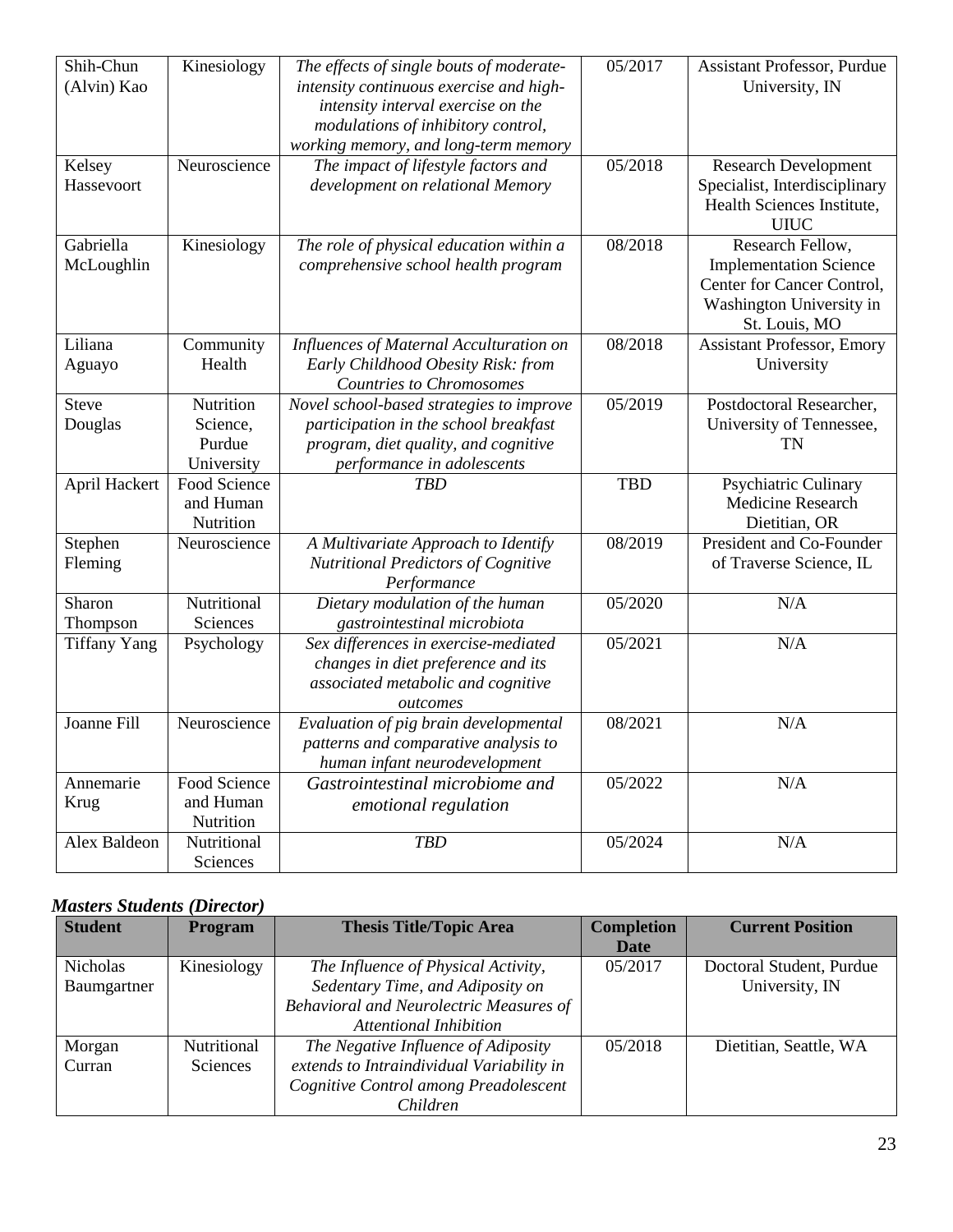| Alicia   | Kinesiology        | Retinal Morphometric Markers of       | 05/2018 | Doctoral Student, UIUC |
|----------|--------------------|---------------------------------------|---------|------------------------|
| Covello  |                    | Crystallized and Fluid Intelligence   |         |                        |
|          |                    | among Adults with Overweight and      |         |                        |
|          |                    | <i><b>Obesity</b></i>                 |         |                        |
| Ruyu Liu | Nutritional        | Genetic Predictors of Macular         | 05/2020 | Doctoral Student       |
|          | <b>Sciences</b>    | Xanthophylls                          |         | Cornell University, NY |
| Susan    | Nutritional        | Non-Thesis MS                         | 05/2020 | Physician, Philo, IL   |
| Mantell  | Sciences           |                                       |         |                        |
| Monica   | <b>Nutritional</b> | Non-Thesis MS                         | 05/2021 | N/A                    |
| Kashi    | <b>Sciences</b>    |                                       |         |                        |
| Jonathan | Nutritional        | Influence of Macular Xanthophylls on  | 05/2021 | N/A                    |
| Cerna    | <b>Sciences</b>    | Cognitive Function among Persons with |         |                        |
|          |                    | МS                                    |         |                        |
| Andrew   | Nutritional        | Impact of Diet Quality on Gut         | 05/2021 | N/A                    |
| Dinsmoor | <b>Sciences</b>    | Microbiome in Early Life              |         |                        |
| John Kim | Kinesiology        | Exercise-induced myokines and         | 05/2021 | N/A                    |
|          |                    | cognitive function                    |         |                        |

### *Masters Students (Committee Member)*

| <b>Student</b>    | Program                                   | <b>Thesis Title/Topic Area</b>                                                                                             | <b>Completion</b><br><b>Date</b> | <b>Current Position</b>                                                                        |
|-------------------|-------------------------------------------|----------------------------------------------------------------------------------------------------------------------------|----------------------------------|------------------------------------------------------------------------------------------------|
| Sasha<br>McCorkle | Nutritional<br><b>Sciences</b>            | Macular pigment optical density and<br>academic achievement among<br>preadolescent children                                | 05/2016                          | Sensory Scientist at Hill's<br>Pet Nutrition, Lawrence,<br><b>KS</b>                           |
| Julia Balto       | Kinesiology                               | The case for multiple health behavior<br>change interventions in<br>Multiple sclerosis                                     | 05/2016                          | Health and Mindset Coach,<br><b>CA</b>                                                         |
| Joanna<br>Manero  | Nutritional<br>Sciences                   | Influence of seasoning and preparation of<br>vegetables on consumer choice,<br>consumption, and liking                     | 05/2018                          | Clinical Dietitian, U.S.<br>Department of Veterans<br>Affairs                                  |
| Andrew<br>Taylor  | Food<br>Science and<br>Human<br>Nutrition | The gut-microbiota-brain axis: influence<br>of diet and the gastrointestinal<br>microbiota on stress and anxiety in adults | 08/2018                          | Not Known                                                                                      |
| Melisa<br>Bailey  | Nutritional<br>Sciences                   | Dietary fats, the gastrointestinal<br>microbiome, and inflammation                                                         | 08/2018                          | <b>Regulatory Affairs</b><br>Coordinator, University of<br>Minnesota-Twin Cities,<br><b>MN</b> |
| Susannah          | Nutritional                               | <b>TBD</b>                                                                                                                 | 05/2021                          | N/A                                                                                            |
| Scaroni<br>Marina | Sciences<br>Food                          | <b>TBD</b>                                                                                                                 | 05/2021                          | N/A                                                                                            |
| <b>Brown</b>      | Science and<br>Human<br>Nutrition         |                                                                                                                            |                                  |                                                                                                |

### *Undergraduate Students*

| <b>Name</b>     | <b>Terms</b> | <b>Presentation/Poster (Activity)</b>        |
|-----------------|--------------|----------------------------------------------|
| Jackson Evensen | 2015-2017    | Experimental Biology, 2017                   |
| Jessica Park    | 2015-2017    | Undergraduate Research Symposium, 2017       |
|                 | 2016-Present | Undergraduate Research Symposium, 2017       |
| Alaina Balbinot |              | Food and Nutrition Conference and Expo, 2017 |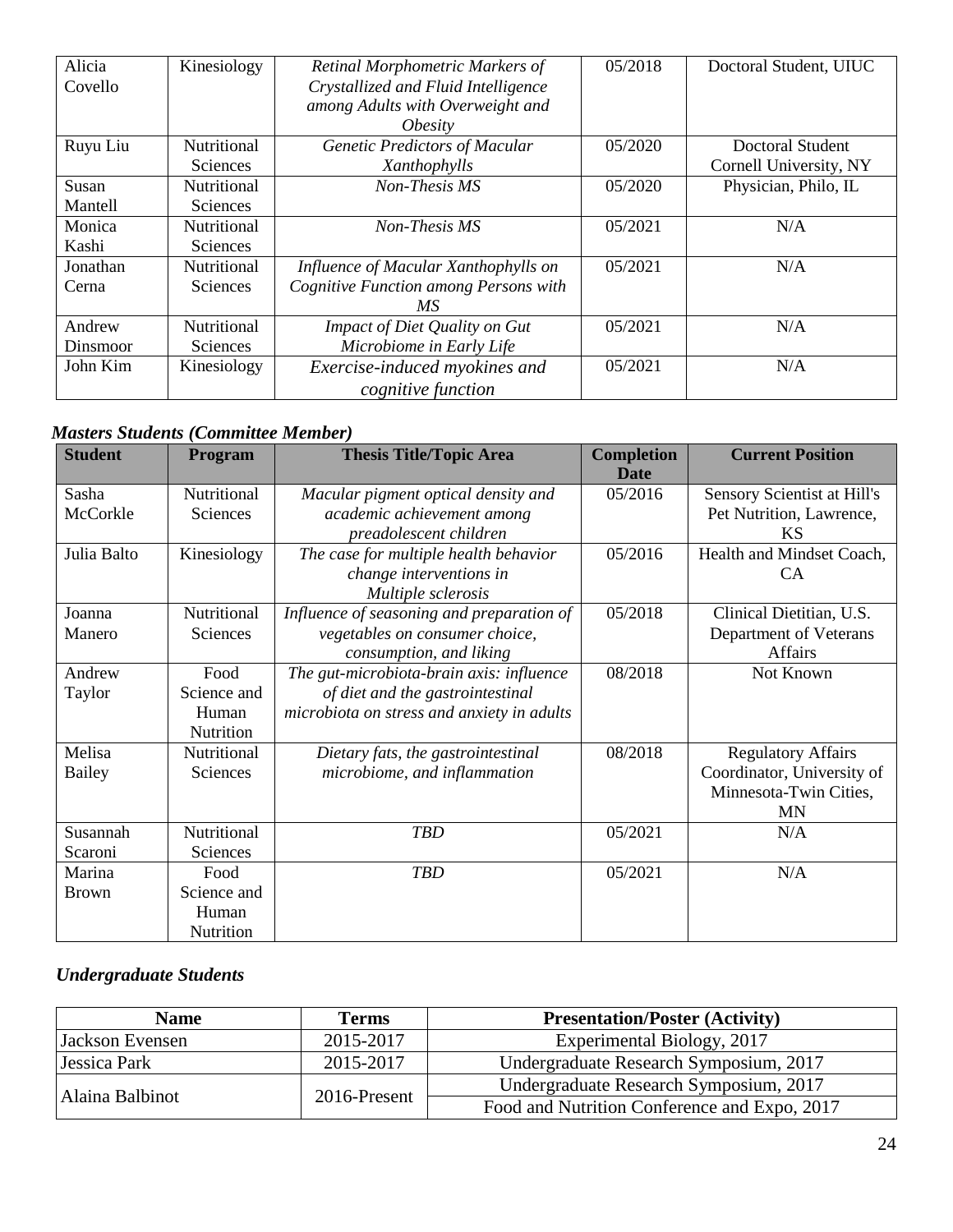| Payton Walters        |              | Undergraduate Research Symposium, 2017 |
|-----------------------|--------------|----------------------------------------|
| Patricia Ebersold     |              | Undergraduate Research Symposium, 2018 |
| <b>Marc Sleiman</b>   | 2017-2020    | Undergraduate Research Symposium, 2018 |
| Madi Podjasek         | 2017-2020    | Undergraduate Research Symposium, 2018 |
| Justin Lee            | 2017-2020    | Undergraduate Research Symposium, 2018 |
| Chanyoung Choi        | 2017-2020    | Undergraduate Research Symposium, 2018 |
| Nitesh Kumar          | 2017-2020    | Undergraduate Research Symposium, 2018 |
| Abigail Rich          | 2019-Present | Undergraduate Research Symposium, 2021 |
| Carolyn Francart      | 2019-Present | Undergraduate Research Symposium, 2021 |
| <b>Meghan Vanasco</b> | 2020-Present | Undergraduate Research Symposium, 2021 |

## **Society Memberships**

American Society for Nutrition American College of Sports Medicine Society of Health and Physical Educators (SHAPE America) North American Society for the Psychology of Sport and Physical Activity

## **Service**

Grant Panels

2020 Diet, Nutrition and the Prevention of Chronic Diseases panel, Agriculture and Food Research Initiative (AFRI), United States Department of Agriculture

### National Committees

| 2019      | Core Neuropsychological Measures for Obesity and Diabetes Trials Workshop, NIH |
|-----------|--------------------------------------------------------------------------------|
| 2016-2017 | Nutrition and Health Committee for Planning and Guidance, USDA, NIFA           |

#### Advisory Boards

2015-2019 Nutrition Translation Research Interest Section, American Society for Nutrition

## Journal Editorial Boards

2019-Present *Nutrients*

#### *Ad hoc* Journal Reviewer

*Journal of Nutrition Education and Behavior (Statistical Reviewer) Journal of Nutrition Nutritional Neuroscience Appetite British Journal of Nutrition American Journal of Clinical Nutrition Psychophysiology Obesity Contemporary Clinical Trials Obesity Reviews Preventative Medicine Frontiers Psychology JAMA Pediatrics Developmental Cognitive Neuroscience*